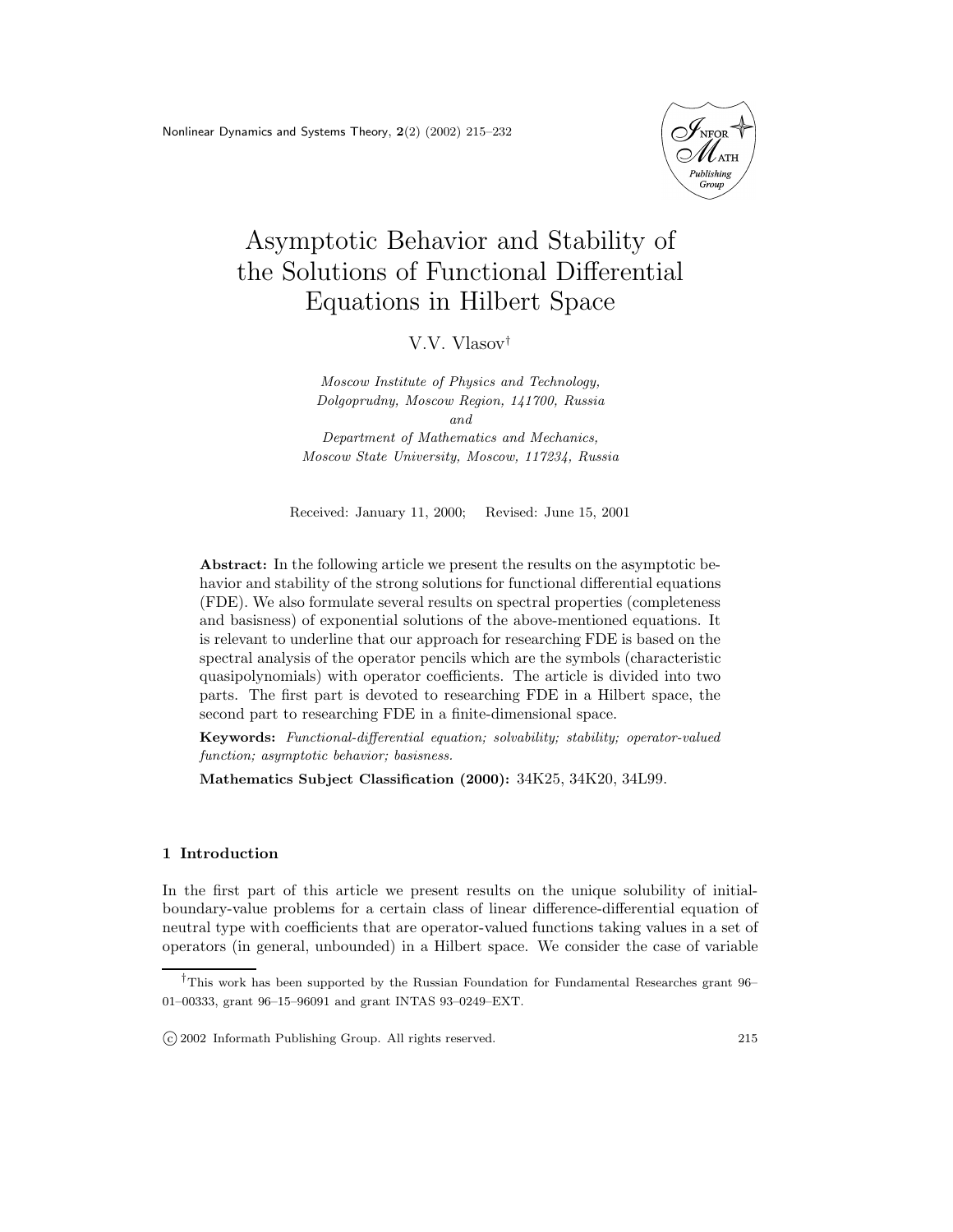time-lag. Moreover, we establish results for asymptotic behavior and the stability of the solutions of the above-mentioned equations.

These results extend certain results obtained in  $[1-3, 35-38, 40-43]$ .

In the second part of this article we study the asymptotic behavior of the solutions of difference-differential equations (in finite-dimensional space  $H = C<sup>m</sup>$ ) in more complicated and delicate situations in which there are the chains of roots of characteristic quasipolynomials which are lying on or approaching the imaginary axis (so-called critical and supercritical cases). There are several results, devoted to the analysis of this situation (see for more details [19–22]).

Besides, it is relevant to underline that our approach is seriously different to those methods used in cited works. Our estimates of the solutions are based on Riesz basis property of the system of exponential solutions. In turn, this result is based on the researching of the resolvent of the generator of the  $C<sup>0</sup>$ -semigroup of the shift operator naturally connected with the initial-value problem for difference-differential equation.

These results generalize certain results obtained in [4, 35 –37,39].

It is relevant to note that at the end of Section 1 and of Section 2 we give references for and brief comments on a comparison of our results with the results of previously published works on the subject.

#### 2 FDE in Infinite Dimensional Space

Let  $H$  be a separable Hilbert space, let  $A$  be a positive self-adjoint operator in  $H$  with a bounded inverse, and let  $I$  be the identity operator in  $H$ . We convert the domain Dom( $A^{\alpha}$ ) of operator  $A^{\alpha}$  ( $\alpha > 0$ ) into a Hilbert space  $H_{\alpha}$  by introducing the norm  $\|\cdot\|_{\alpha} = \|A^{\alpha} \cdot \|$  on  $\text{Dom}(A^{\alpha})$ .

We denote by  $W_2^1((a, b), A)$   $(-\infty < a < b \leq +\infty)$  the space of functions with values in H such that  $A^jv^{(1-j)}(t) \in L_2((a, b), H)$   $(j = 0, 1)$ , endowed with the norm

$$
||v||_{W_2^1(a,b)} \equiv \left(\int_a^b (||v^{(1)}(t)||^2 + ||Av(t)||^2) dt\right)^{\frac{1}{2}}.
$$

Here and throughout  $v^{(j)}(t) \equiv \frac{d^j}{dt^j} v(t)$ ,  $j = 0, 1, \ldots$ . See Chapter 1 in [5] for more detailed information and a description of the space  $W_2^1((a, b), A)$ .

Along with  $W_2^1((a, b), A)$  we introduce the two spaces  $L_{2, \gamma}((a, b), H)$  and  $W_{2, \gamma}^1((a, b), A)$ of functions with values in  $H$ , with norms defined by the relations

$$
||v||_{L_{2,\gamma}} \equiv \left(\int_a^b \exp(-2\gamma t) ||v(t)||^2 dt\right)^{\frac{1}{2}},
$$

 $||v||_{W_{2,\gamma}^1(a,b)} \equiv ||\exp(-\gamma t)v(t)||_{W_2^1(a,b)}, \quad \gamma \in \mathbb{R}.$ 

We consider the following problem on the semiaxis  $\mathbb{R}_+ = (0, +\infty)$ 

$$
\mathcal{U}u \equiv \frac{du}{dt} + Au(t) + B_0(t)CAu(t)
$$

$$
+ \sum_{j=1}^{n} \left( B_j(t)S_{g_j}(Au)(t) + D_j(t)S_{g_j}\left(\frac{du}{dt}\right)(t) \right) = f(t),
$$

$$
u(+0) = \phi_0.
$$

$$
(2)
$$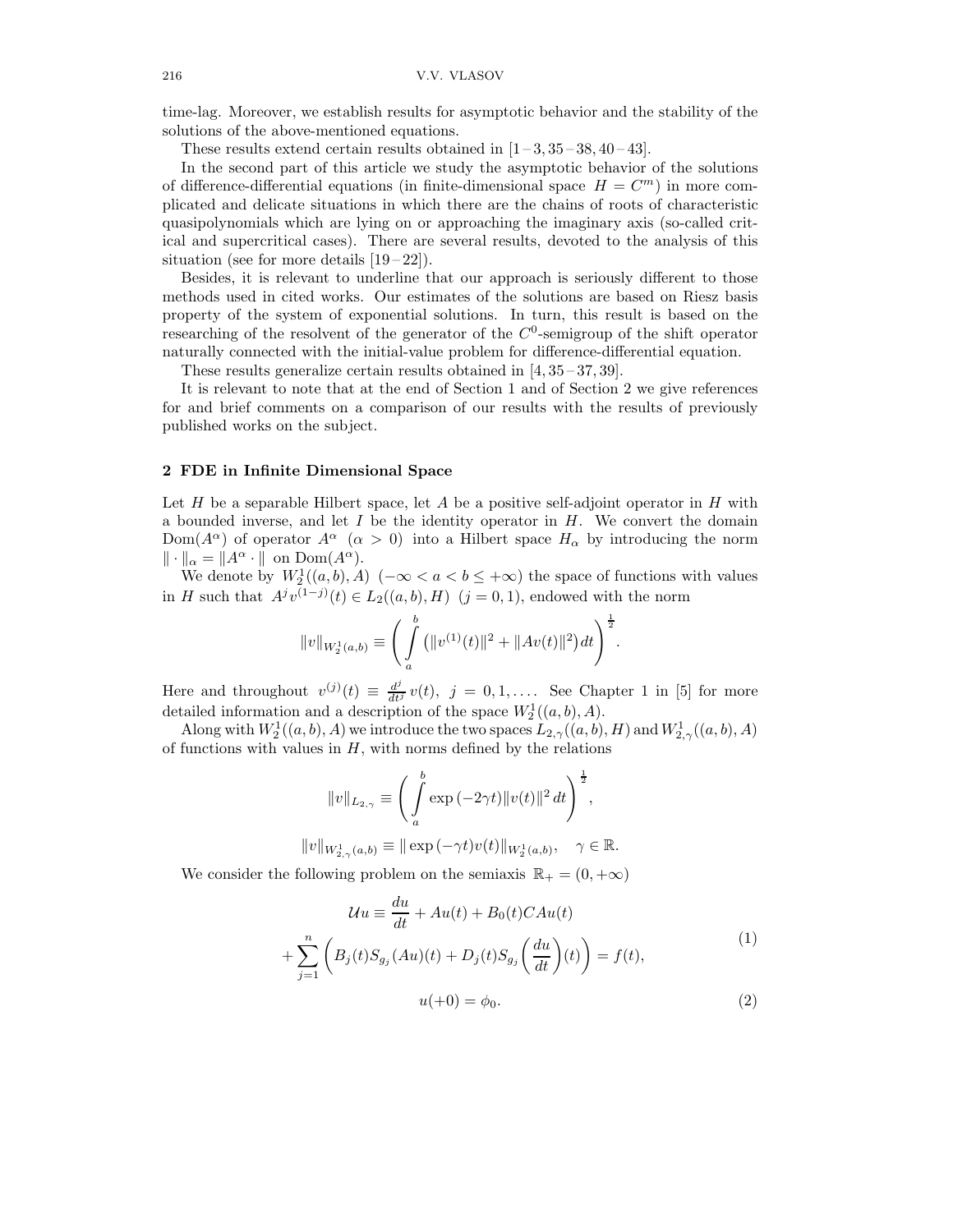Here  $B_0(t)$ ,  $B_j(t)$  and  $D_j(t)$   $(j = 1, 2, ..., n)$  are strongly continuous (see [6]) operator-valued functions with values in the ring of bounded operators in the space H, C is a compact operator in H, and  $\phi_0 \in H_{\frac{1}{2}}$ .

We define the operators  $S_{g_j}$  as follows

$$
(S_{g_j}v)(t) = v(g_j(t)), \t g_j(t) \ge 0,(S_{g_j}v)(t) = 0, \t g_j(t) < 0, \t j = 0, 1, 2, ..., n,
$$

where  $g_j(t)$   $(j = 1, 2, ..., n)$  are real-valued functions with continuous derivatives on the semiaxis  $\mathbb{R}_+$  such that  $g_j(t) \leq t$ ;  $\frac{d}{dt} g_j(t) > 0$   $(j = 1, 2, ..., n)$ , and  $g_0(t) = t$ ,  $t \in \mathbb{R}_+$ . We shall denote by  $g_j^{-1}(t)$  the inverse functions of  $g_j(t)$ ,  $h_j(t) = t - g_j(t)$ .

**Definition 2.1** We call a vector-valued function  $u(t)$  a strong solution of equation (1) if this function is in the space  $W^1_{2,\gamma}(\mathbb{R}_+, A)$  for some value of  $\gamma \geq 0$  and satisfies (1) almost everywhere on  $\mathbb{R}_+$ .

We define the quantities

$$
r_1(\gamma) = \sup_{\lambda \colon \Re \lambda > \gamma} \|A(\lambda I + A)^{-1}\|,
$$
  

$$
r_2(\gamma) = \sup_{\lambda \colon \Re \lambda > \gamma} |\lambda| \|(\lambda I + A)^{-1}\|, \quad \gamma \ge 0.
$$

**Theorem 2.1** Let us suppose that  $B_0(t) \equiv 0$  and there exists  $\gamma_0$  such that

$$
\sigma(\gamma_0) < 1,\tag{3}
$$

where

$$
\sigma(\gamma) = r_1(\gamma) \sum_{j=1}^n \sup_{t \in [g_j^{-1}(0), +\infty)} \left[ \exp(-\gamma(t - g_j(t))) \|B_j(t)\| \left( \frac{1}{g_j^{(1)}(t)} \right)^{\frac{1}{2}} \right] + r_2(\gamma) \sum_{j=1}^n \sup_{t \in [g_j^{-1}(0), +\infty)} \left[ \exp(-\gamma(t - g_j(t))) \|D_j(t)\| \left( \frac{1}{g_j^{(1)}(t)} \right)^{\frac{1}{2}} \right].
$$

Then for every  $\gamma > \gamma_0$  the operator  $V_{\gamma}$ , acting according to the rule  $V_{\gamma}u \equiv (\mathcal{U}u, u(+0)),$ takes the space  $W^1_{2,\gamma}(\mathbb{R}_+, A)$  onto  $L_{2,\gamma}(\mathbb{R}_+, H) \oplus H_{\frac{1}{2}}$  and has a bounded inverse.

We now turn to the problem often called the initial-value problem:

$$
\frac{du}{dt} + Au(t) + B_0(t)CAu(t)
$$
  
+
$$
\sum_{j=1}^{n} (B_j(t)Au(g_j(t)) + D_j(t)u^{(1)}(g_j(t))) = f_0(t), \quad t \in \mathbb{R}_+,
$$
  

$$
u^{(m)}(t) = y_m(t), \quad t \in \mathbb{R}_- = (-\infty, 0), \quad u(+0) = \phi_0, \quad m = 0, 1.
$$
 (2°)

It is known (see, for details Chapter 1 in  $[8]$ ) that problem  $(1^{\circ})$ ,  $(2^{\circ})$  can be reduced to one of the form  $(1), (2)$ . In this case the vector-valued function  $f(t)$  is defined as follows:

$$
f(t) = f_0(t) - \sum_{j=1}^{n} \left[ B_j(t) T^{g_j}(Ay_0)(t) + D_j(t) T^{g_j}(y_1)(t) \right],
$$
\n(4)

where the operators  $T^{g_j}$  are defined in a following way

 $(T^{g_j}v)(t) = 0, \quad g_j(t) \ge 0, \quad (T^{g_j}v)(t) = v(g_j(t)), \quad g_j(t) < 0.$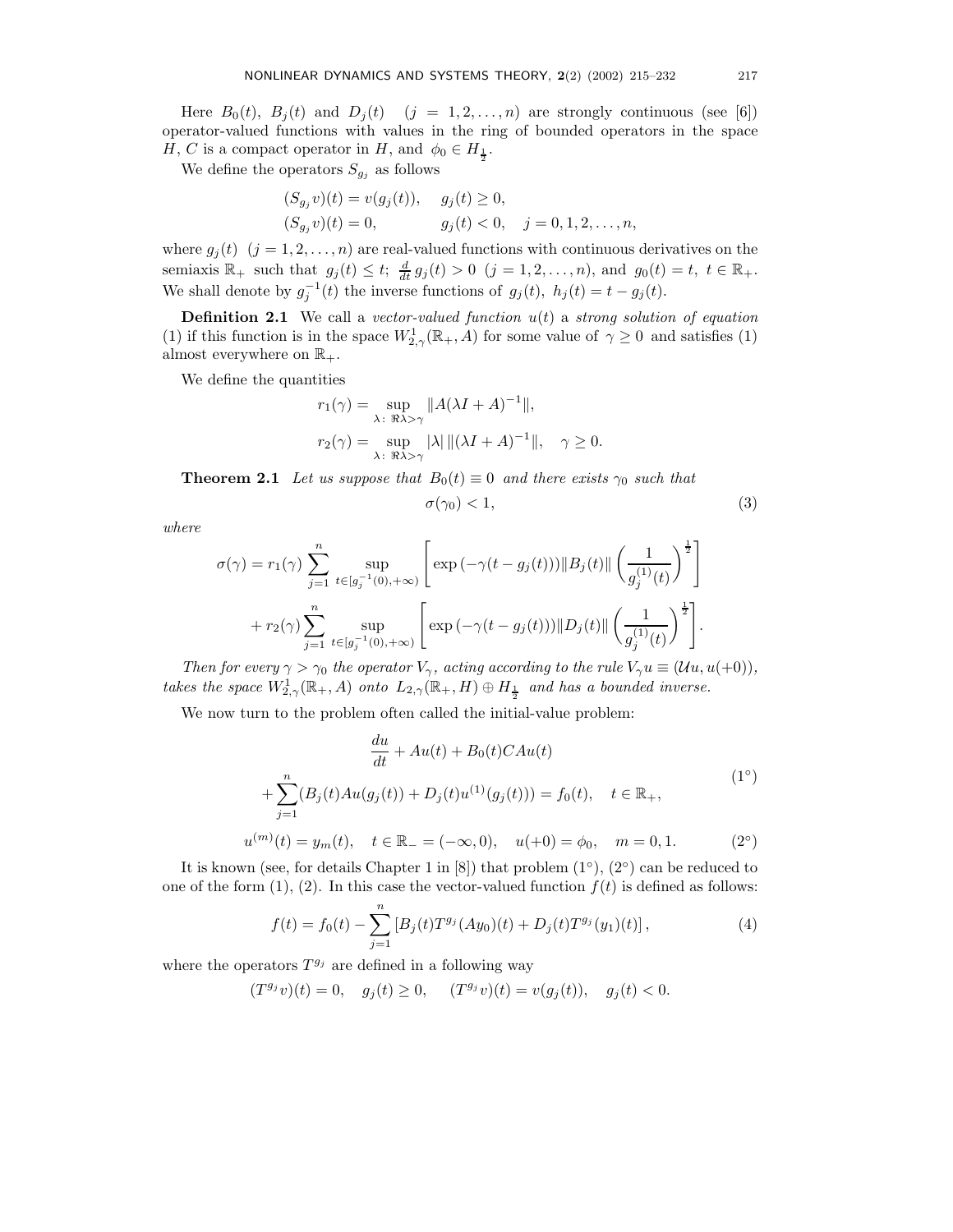**Definition 2.2** We call a vector-valued function  $u(t)$  belonging to the space  $W_{2,\gamma}^1(\mathbb{R}_+, A)$  for some  $\gamma \geq 0$  the strong solution of the problem  $(1^{\circ})$ ,  $(2^{\circ})$ , if  $u(t)$  satisfies equation (1) with the function  $f(t)$  defined by the expression (4) and the condition (2) in the sense of convergence in the space  $H_{\frac{1}{2}}$ .

On the basis of Theorem 2.1 it is possible to obtain

Theorem 2.2 Let us suppose that the conditions of Theorem 2.1 are satisfied and there exists  $\gamma_1 > 0$ , such that

$$
\sigma_1(\gamma) < +\infty,\tag{5}
$$
\n
$$
\sigma_1(\gamma) = \sum_{j=1}^n \sup_{t \in [0, g_j^{-1}(0))} \left[ \exp\left(-\gamma(t - g_j(t))\right) \|B_j(t)\| \left(\frac{1}{g_j^{(1)}(t)}\right)^{\frac{1}{2}} \right] + \sum_{j=1}^n \sup_{t \in [0, g_j^{-1}(0))} \left[ \exp\left(-\gamma(t - g_j(t))\right) \|D_j(t)\| \left(\frac{1}{g_j^{(1)}(t)}\right)^{\frac{1}{2}} \right].
$$

Then for every  $\gamma \geq \gamma_* = \max(\gamma_0, \gamma_1)$ , every vector-valued functions  $(Ay_0)(t)$ ,  $y_1(t) \in$  $L_{2,\gamma}(\mathbb{R}_-,H)$ ,  $f(t) \in L_{2,\gamma}(\mathbb{R}_+,H)$  and every vector  $\phi_0 \in H_{\frac{1}{2}}$  there exists a unique solution  $u(t)$  of the problem  $(1^{\circ})$ ,  $(2^{\circ})$  belonging to the space  $W^1_{2,\gamma}(\mathbb{R}_+,A)$  and satisfying the inequality

$$
||u(t)||_{W_{2,\gamma}^{1}(\mathbb{R}_{+},A)} \leq d_{1} \left( ||f_{0}(t)||_{L_{2,\gamma}(\mathbb{R}_{+},H)}^{2} + ||Ay_{0}||_{L_{2,\gamma}(\mathbb{R}_{-},H)}^{2} + ||y_{1}||_{L_{2,\gamma}(\mathbb{R}_{-},H)}^{2} + ||\phi_{0}||_{\frac{1}{2}}^{2} \right)^{\frac{1}{2}}
$$
\n
$$
(6)
$$

with constant d independent of  $(f_0(t), (Ay_0)(t), y_1(t), \phi_0)$ .

In the following theorem we investigate the case  $\gamma_0 = 0$  which is important in applications.

**Theorem 2.3** Let us suppose that  $B_0(t) \equiv 0$  and the following inequality

$$
\sum_{j=1}^{n} \left[ \lim_{t \to +\infty} \left( \|B_j(t)\|^2 \frac{1}{g_j^{(1)}(t)} \right)^{\frac{1}{2}} + \lim_{t \to +\infty} \left( \|D_j(t)\|^2 \frac{1}{g_j^{(1)}(t)} \right)^{\frac{1}{2}} \right] < 1 \tag{7}
$$

satisfies.

Then the conclusion of Theorem 2.1 holds with constant  $\gamma_0 = 0$  and for  $\gamma_0 = 0$  and  $f(t) \in L_2(\mathbb{R}_+, H)$ 

$$
\lim_{t\to+\infty}||u(t)||_{\frac{1}{2}}=0.
$$

The following statement is connected with the equation of retarded type  $(D_i(t) \equiv 0,$  $j = 1, 2, \ldots, n$ .

**Theorem 2.4** Let us suppose  $D_j(t) \equiv 0, j = 1, 2, ..., n$ , operator-valued functions  $B_j(t)$  are represented by the expression  $B_j(t) = B_j^0(t)C_j$ , where  $C_j$  are the compact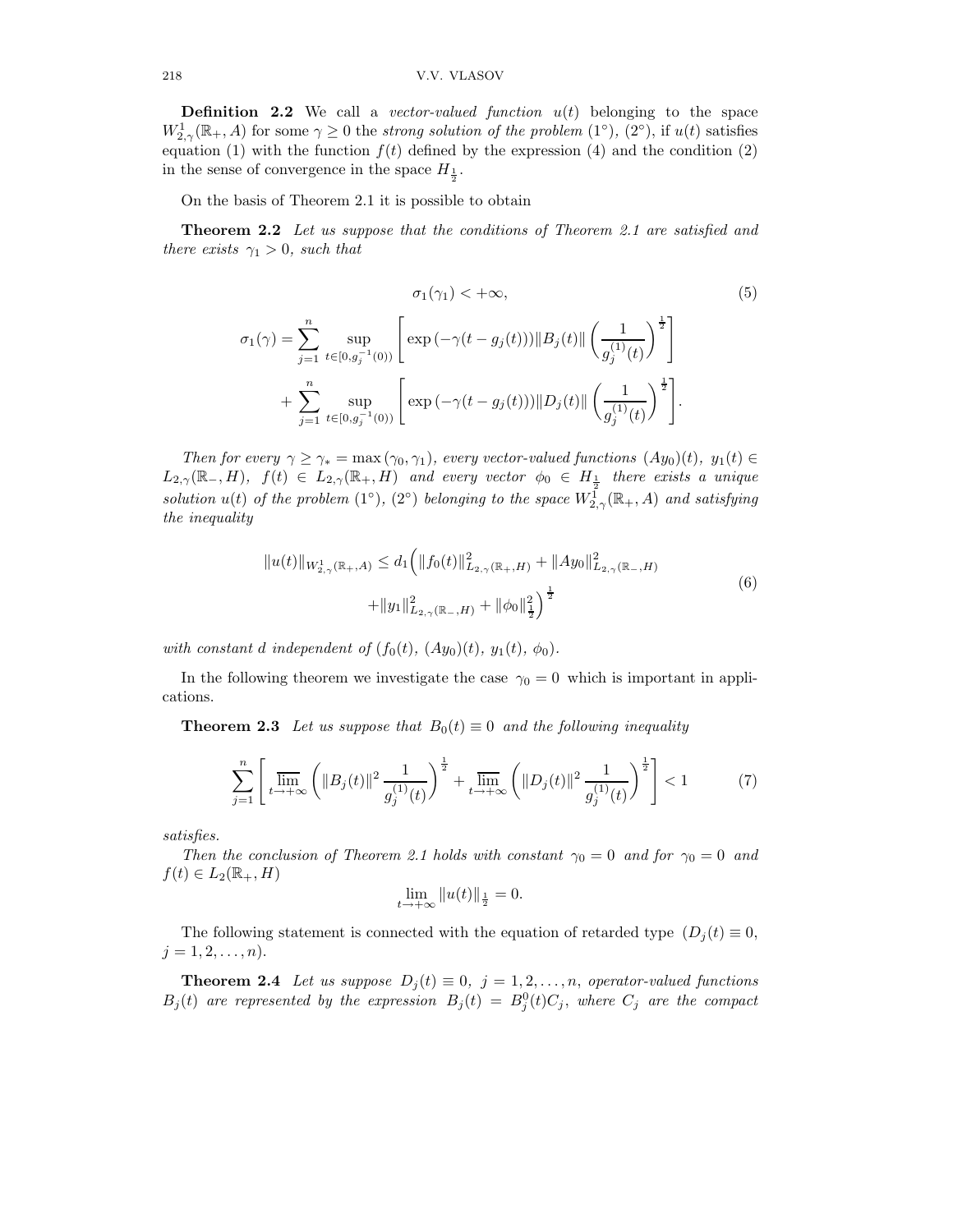operators in the space H,  $B_j^0(t)$  — are strongly continuous operator-valued functions taking values in the ring of bounded operators in H and such that

$$
\sup_{t \in \mathbb{R}_+} \|B_0(t)\| < +\infty, \quad \sup_{t \in \mathbb{R}_+} \left( \|B_j^0(t)C_j\|^2 \, \frac{1}{g_j^{(1)}(t)} \right)^{\frac{1}{2}} < +\infty. \tag{8}
$$

Then there exists  $\gamma_0 \geq 0$  such that for every  $\gamma \geq \gamma_0$  the operator  $V_\gamma$  takes the space  $W_{2,\gamma}^1(\mathbb{R}_+, A)$  onto  $L_{2,\gamma}(\mathbb{R}_+, H) \oplus H_{\frac{1}{2}}$  and has a bounded inverse.

Let us denote by  $\alpha_0$  the infimum of the operator A (see the definition in [6]). Theorem 2.5 is devoted to the case of negative  $\gamma_0$ .

**Theorem 2.5** Let us suppose the conditions of Theorem 2.4 are satisfied,  $B_0(t) \equiv 0$ , the inequality

$$
\sum_{j=1}^{n} \left( \sup_{t \in [g_j^{-1}(0), +\infty)} \|B_j(t)C_j\|^2 \frac{1}{g_j^{(1)}(t)} \right)^{\frac{1}{2}} < 1
$$
\n(9)

holds and the delays  $h_j(t)$  are bounded:  $0 < \theta_1 \le h_j(t) \le \theta_2 < \infty$ ;  $\theta_1, \theta_2 = \text{const.}$ 

Then there exists  $\delta > 0$  such that for every  $\gamma > \max(-\delta, -\alpha)$  the operator  $V_{\gamma}$  takes the space onto the  $L_{2,\gamma}(\mathbb{R}_+, H) \oplus H_{\frac{1}{2}}$  and has a bounded inverse.

We present the result which is the corollary of Theorem 2.5.

**Theorem 2.6** Let us suppose the conditions of Theorem 2.5 are satisfied,  $f_0(t) \equiv 0$ , and the inequality

$$
\omega_0 = \max_{j=\overline{1,n}} \sup_{t \in [0,g_j^{-1}(0))} |g_j(t)| < +\infty
$$

holds.

Then there exists  $\delta > 0$  such that for every initial functions  $y_0(t)$ ,  $y_1(t)$  such that  $Ay_0(t)$ ,  $y_1(t) \in L_2((-\omega_0, 0), H)$  and every vector  $\phi_0 \in H_{\frac{1}{2}}$  there exists the unique solution u(t) of the problem (1°), (2°) (for  $f_0 \equiv 0$ ), belonging to the space  $W^1_{2,\gamma}(\mathbb{R}_+, A)$ (for  $\gamma > \max(-\delta, -\alpha_0)$ ) and satisfying the inequality

$$
||e^{-\gamma t}u(t)||_{W_2^1(\mathbb{R}_+,A)} \le d_2 \left(||\phi_0||_{\frac{1}{2}}^2 + ||Ay_0||_{L_2(-\omega_0,0)}^2 + ||y_1||_{L_2(-\omega_0,0)}^2\right)^{\frac{1}{2}} \tag{10}
$$

with the constant  $d_2$  independent of  $(\phi_0, (Ay_0)(t), y_1(t))$ .

Let us present several remarks connected with the conditions of the results that were formulated above.

Remark 2.1 Under the additional restriction  $h_i(t) \geq \alpha > 0, t \geq 0, j = 1, 2, ..., n$ the sufficient condition for the existence  $\gamma_0$  in the inequality (3) is the following

$$
\Delta \equiv \sum_{j=1}^{n} \left[ \sup_{t \in [g_j^{-1}(0), +\infty)} \left( \|B_j(t)\|^2 \frac{1}{g_j^{(1)}(t)} \right)^{\frac{1}{2}} + \sup_{t \in [g_j^{-1}(0), +\infty)} \left( \|D_j(t)\|^2 \frac{1}{g_j^{(1)}(t)} \right)^{\frac{1}{2}} \right] < +\infty.
$$
\n(11)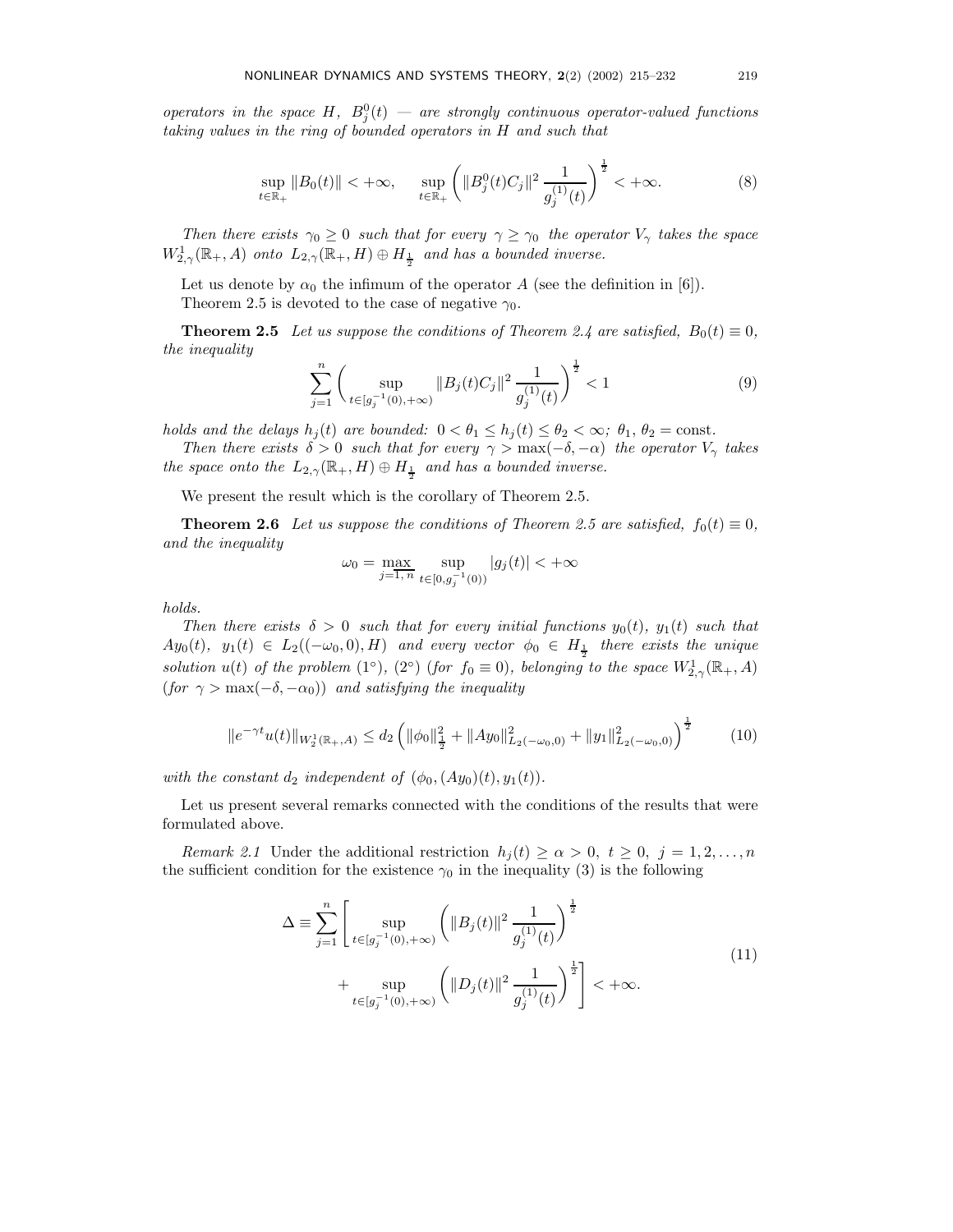Remark 2.2 If the inequality (11) holds and the delays  $h_i(t) \geq \alpha > 0$ , then the inequality (3) holds for every  $\gamma_0$  such that

$$
\gamma_0 > \frac{1}{\alpha} \max(\ln \Delta, 0). \tag{12}
$$

Remark 2.3 The condition (5) guarantees that the right-hand part of (4) belongs to the space  $L_{2,\gamma}(\mathbb{R}_+, H)$  for every vector-valued functions  $(Ay_0)(t), y_1(t) \in L_{2,\gamma}(\mathbb{R}_+, H)$ .

Moreover, if the functions  $g_i(t)$  satisfy the condition

$$
\omega_0 = \max_{j=1, n} \sup_{t \in [0, g_j^{-1}(0))} |g_j(t)| < +\infty,
$$

then the second part of (4) belongs to the space  $L_{2,\gamma}(\mathbb{R}_+, H)$  for every  $\gamma \in \mathbb{R}$  and every vector-valued functions  $y_0(t)$ ,  $y_1(t)$  such that  $(Ay_0)(t)$ ,  $y_1(t) \in L_2((-\omega_0, 0), H)$ .

Remark 2.4 The inequality (7) is essential. It may be demonstrated by the following example.

Example 2.1 Let us suppose  $H \equiv \mathbf{C}$ ,  $n = 1$ ,  $A = \text{const} > 0$ ,  $B_1(t) \equiv -1$ ,  $B_0(t) \equiv$  $D_1(t) \equiv 0$ . Let us consider the following problem

$$
\frac{du}{dt} + Au(t) - S_{t-h}(Au)(t) = \chi(0, h)A, \quad t \in \mathbb{R}_+,
$$
  
(E1)  

$$
u(+0) = \phi_0 = 1,
$$

where  $\chi(0, h)$  is a characteristic function of the interval  $(0, h)$ .

In this case the condition  $(7)$  is not satisfied (the left-hand side of  $(7)$  is equal to 1). Equation (E1) has a unique solution  $u(t) \equiv 1$  which does not belong to the space  $W_2^1(\mathbb{R}_+).$ 

Remark 2.5 The condition (11) is also essential. It may be demonstrated by the following example.

Example 2.2 Let us suppose  $H = C$ ,  $n = 1$ ,  $B_0(t) \equiv D_1(t) \equiv 0$ ,  $g_1(t) = t - 1$ ,  $A = \text{const} > 0$ ,  $B_1(t) = -2t \exp(2t - (A + 1))$ . Let us consider the following problem

$$
\frac{du}{dt} + Au + B_1(t)u(t-1) = 0, \quad t \in \mathbb{R}_+,
$$
\n
$$
u(t) = y(t) = \exp(t^2 - At), \quad t \in [-1, 0], \quad u(+0) = \phi_0 = 1.
$$
\n(E2)

In this case equation (E2) has the solution  $u(t) = \exp(t^2 - At)$  which does not belong to the space  $W_{2,\gamma}^1(\mathbb{R}_+)$  for any  $\gamma \in \mathbb{R}$ .

Owing to the fact that

$$
\sup_{t \in [1, +\infty)} \|B_1(t)\| = +\infty,
$$

the condition (11) is not satisfied.

Remark 2.6 The inequality (12) is essential. It may be demonstrated by the following example.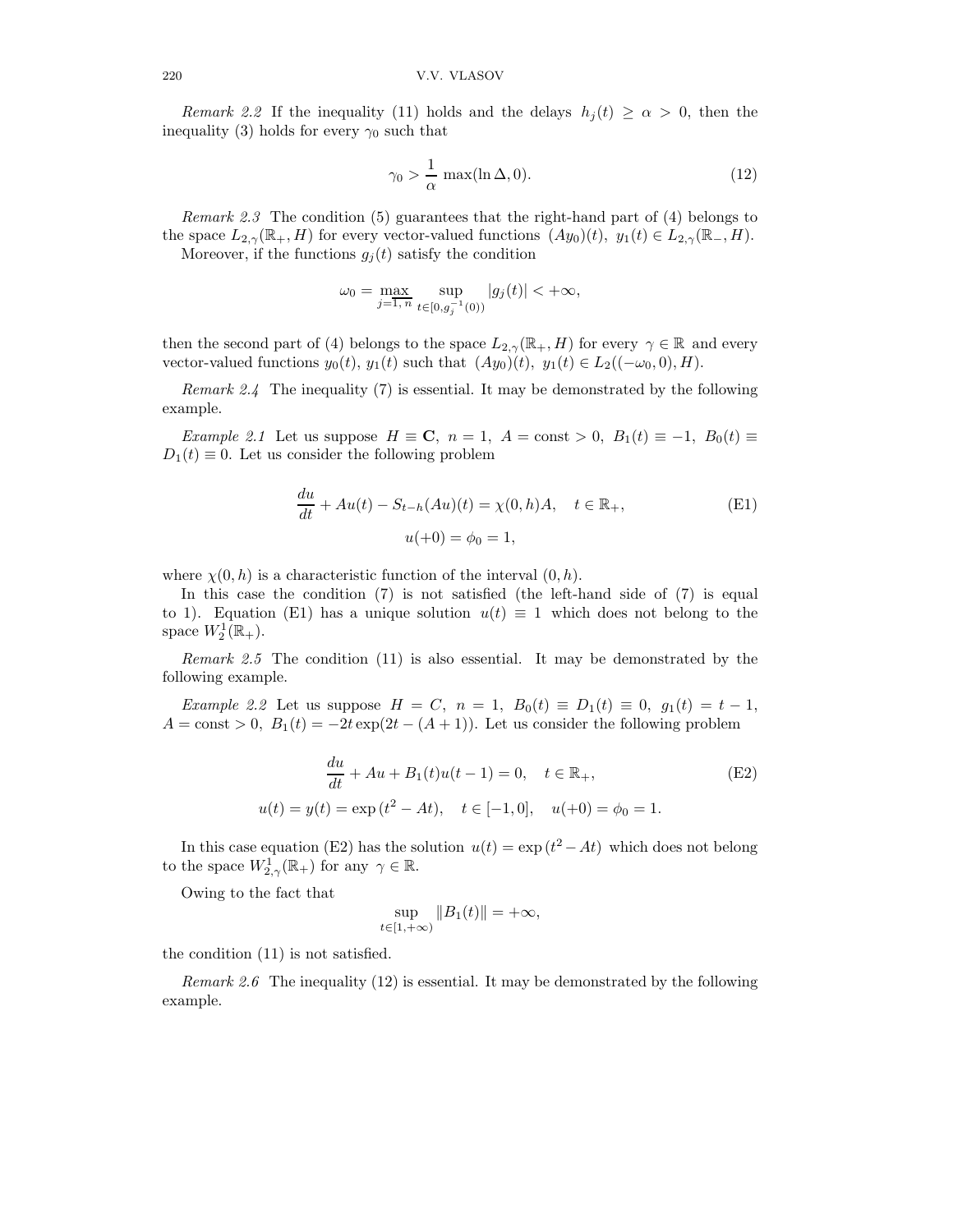Example 2.3 Let us suppose  $H = C$ ,  $n = 1$ ,  $B_0(t) \equiv B_1(t) \equiv 0$ ,  $A = \text{const} > 0$ ,  $D_1(t) \equiv D = \text{const}, h > 0.$  Let us consider the following equation

$$
\frac{du}{dt} + Au(t) + D\frac{du}{dt}(t - h) = 0, \quad t \in \mathbb{R}_{+}.
$$
 (E3)

In this case the roots of the associated quasipolynomial

$$
l(\lambda) = \lambda + A + \lambda De^{-\lambda h}
$$

are asymptotically approaching the line  $\Re \lambda = \frac{\ln |D|}{h} = \Delta$  (see, for example [7]), being on the left-hand side if

$$
\Re \lambda_q < \frac{\ln |D|}{h}.
$$

Thus it is impossible to change  $\Delta$  by  $\Delta - \varepsilon$  (for any  $\varepsilon > 0$ ) in the inequality (12).

The papers  $[30-33]$  were devoted to the spectral problem, namely, to studying operator-valued functions, which are symbols of the considered equations in the autonomous case.

Now we are going to present certain results for the asymptotic behavior of the strong solutions of FDE in the autonomous case. These results are based on information on the symbols (characteristic quasipolynomials) of the above-mentioned equations. In turn, these symbols are operator-valued functions (operator pencils) taking values in a set of unbounded operators in a Hilbert space.

The papers [30–33] dealt with operator-valued functions of the form

$$
L(\lambda) = \lambda I + A + B_0 C A + \sum_{j=1}^n (B_j A + \lambda D_j) \exp(-\lambda h_j) +
$$
  
+ 
$$
\left( \int_0^\infty \exp(-\lambda t) K(t) dt \right) A + \lambda \left( \int_0^\infty \exp(-\lambda t) Q(t) dt \right).
$$
 (13)

Here  $B_0, B_i$  and  $D_i$  are bounded operators in the space H,  $0 = h_0 < h_1 < \cdots < h_n$ h, the operator functions  $e^{-\varkappa t}K(t)$  and  $e^{-\varkappa t}Q(t)$  take values in the ring of bounded operators acting in the space H and such that the operator functions  $e^{-\varkappa t}K(t)$  and  $e^{-\varkappa t}Q(t)$  are Bochner integrable on the semiaxis  $\mathbb{R}_+$  for some  $\varkappa \geq 0$ , and  $\lambda$   $(\lambda \in \mathbb{C})$  is a spectral parameter.

A number of papers were devoted to studying characteristic quasipolynomials, the distribution of its zeros, and its estimates in the case of a finite-dimensional space  $H$ . We only mention monographs  $[7, 9, 10]$  and papers  $[19, 29]$ .

The operator-valued functions of the form (13) have been studied much less in the case of infinite-dimensional spaces and, in particular, a Hilbert space  $H$ . Moreover, we do not know any paper (except [17,18]) specifically dedicated to studying operator functions of the form (13).

It is noteworthy that there are new unexpected phenomena in the case of infinitedimensional spaces. Some illustrative examples were given in [30,32].

Let us proceed by formulating the certain results from  $[30-33,35]$ .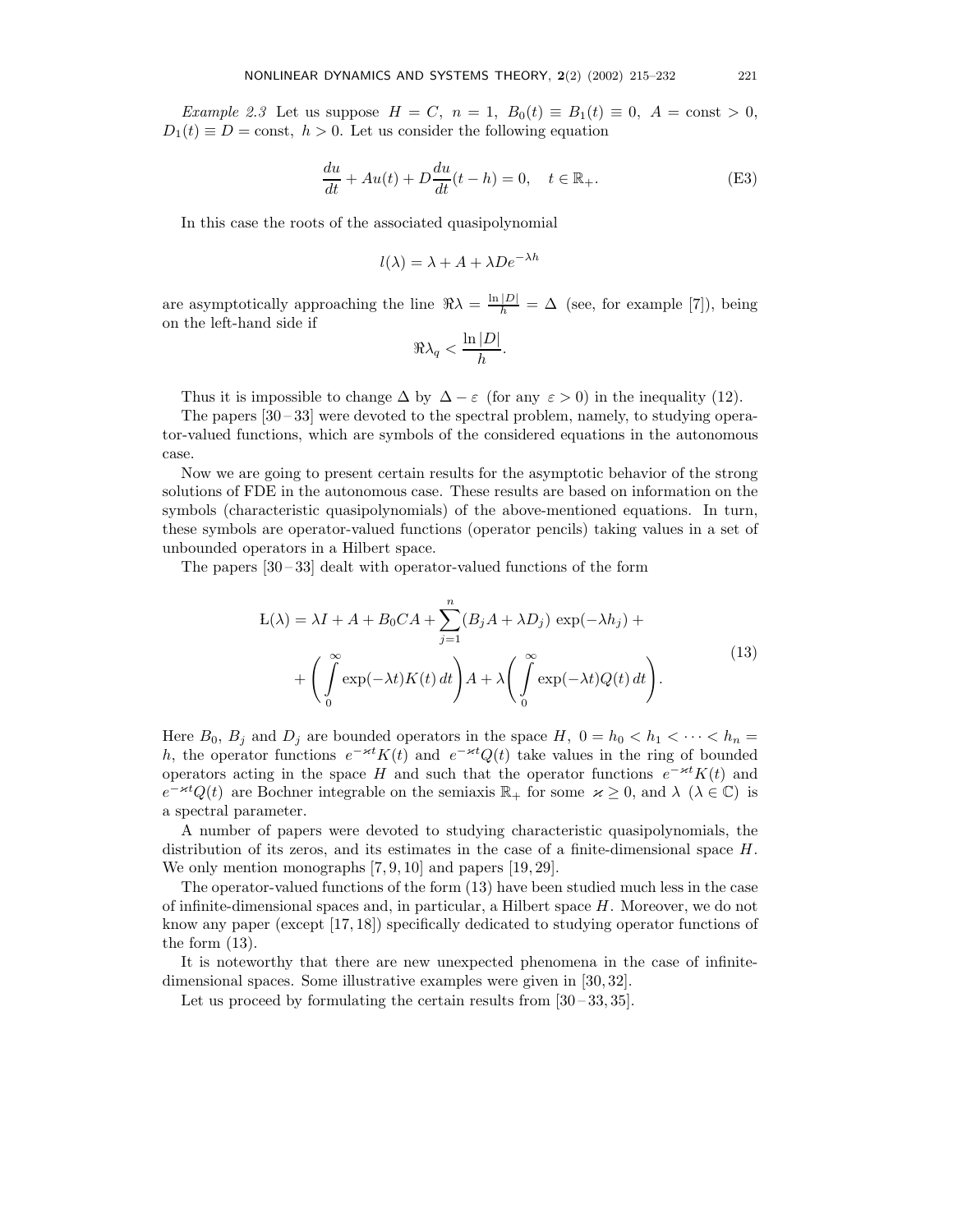**Lemma 2.1** Let  $B_0$ ,  $B_i$ , and  $D_i$   $(j = 1, 2, ..., n)$  be bounded operators in the space H, let the operator functions  $K(t)$  and  $Q(t)$  take values in the ring of bounded operators, acting in the space H, let the operator functions  $\exp(-\varkappa t)K(t)$  and  $\exp(-\varkappa t)Q(t)$  be Bochner integrable on the semiaxis  $\mathbb{R}_+$  for some  $\varkappa \geq 0$ . Then there exists  $M_0 \geq \varkappa$  such that in the half-plane  $\Pi(M_0) \equiv {\lambda : \Re \lambda > M_0}$  the operator function  $L^{-1}(\lambda)$  exists, is holomorphic, and satisfies the inequality

$$
||(L(\lambda)(\lambda I + A)^{-1})^{-1}|| \le \text{const.} \tag{E4}
$$

The following lemma defines conditions for the meromorphity of the operator-valued function  $L^{-1}(\lambda)$ .

Lemma 2.2 Let the assumptions of Lemma 2.1 be satisfied. In addition, suppose that  $B_i$  (j = 1, 2, ..., n) are compact operators in the space H, the operator functions  $K(t)$  and  $Q(t)$  take values in the ring of compact operators on H and additionally satisfy the condition  $K(t) = Q(t) = 0$  whereas  $t > h \stackrel{\text{def}}{=} h_n$ . Then the spectrum of  $L^{-1}(\lambda)$ consists of isolated characteristic numbers of a finite algebraic multiplicity that are finitedimensional poles of  $L^{-1}(\lambda)$ .

The following two statements complement Lemma 2.1 in the case of delay equations, i.e.  $D_j \equiv 0, j = 1, 2, ..., n, Q(t) \equiv 0.$ 

**Lemma 2.3** Let the assumptions of Lemma 2.2 be satisfied and let  $D_i \equiv 0$ , j = 1, 2, ..., n, and  $Q(t) \equiv 0$ . Then for any  $a \geq 0$  there exists  $b > 0$  such that in the domain

$$
Q(a,b) \equiv \mathbb{C} \setminus (\{\lambda \colon \Re \lambda \le -a\} \cup \{\lambda \colon -a \le \Re \lambda \le M_0, \ |\Im \lambda| \le b\}),
$$

the operator-valued function  $L^{-1}(\lambda)$  exists, is holomorphic, and satisfies inequality (E4).

**Lemma 2.4** Let the assumptions of Lemma 2.2 be satisfied, let  $D_j = 0$ ,  $j =$ 1, 2, ..., n, let  $Q(t) \equiv 0$ , let the operators  $B_j$  can be represented in the form  $B_j =$  $C_jA^{-\theta_j}$   $(j = 1, 2, ..., n)$ , where  $C_j$  are bounded operators in the space H,  $\theta_j \in (0, 1]$ ,  $K(s) = K_1(s)A^{-\theta_0}$ , where  $\theta_0 \in (0,1]$ , and the operator function  $K_1(s)$  takes values in the ring of bounded operators in the space H and is Bochner integrable on the interval  $(0, h)$ . Then there exists a constant  $N_0 > 0$  such that in the domain

$$
\Phi(N_0) \equiv \mathbb{C} \setminus \big( \{\lambda : |\lambda| \le N_0 \} \cup \{\lambda : \Re \lambda < 0, |\Im \lambda| \le N_0 \exp(-q \Re \lambda) \} \big),
$$

where

$$
q = \max\bigg(\max_{j=1,n} \frac{h_j}{\theta_j}, \frac{h}{\theta_0}\bigg),\,
$$

the operator-valued function  $L^{-1}(\lambda)$  exists, is holomorphic, and satisfies inequality (E4).

Here it is useful to note the following.

Remark 2.7 Under the assumptions of Lemma 2.3, the assertion of Lemma 2.1 is valid for any constant  $M_0 > \max_{\mathcal{A}} \lambda_q$ , where by  $\lambda_q$  we denote characteristic numbers of the operator-valued function  $L(\lambda)$ .

The major parts of papers [3,30,33,35] are devoted to studying a more specific case of problem (1), (2) related to autonomous equation (1) with  $f_0(t) \equiv 0$ .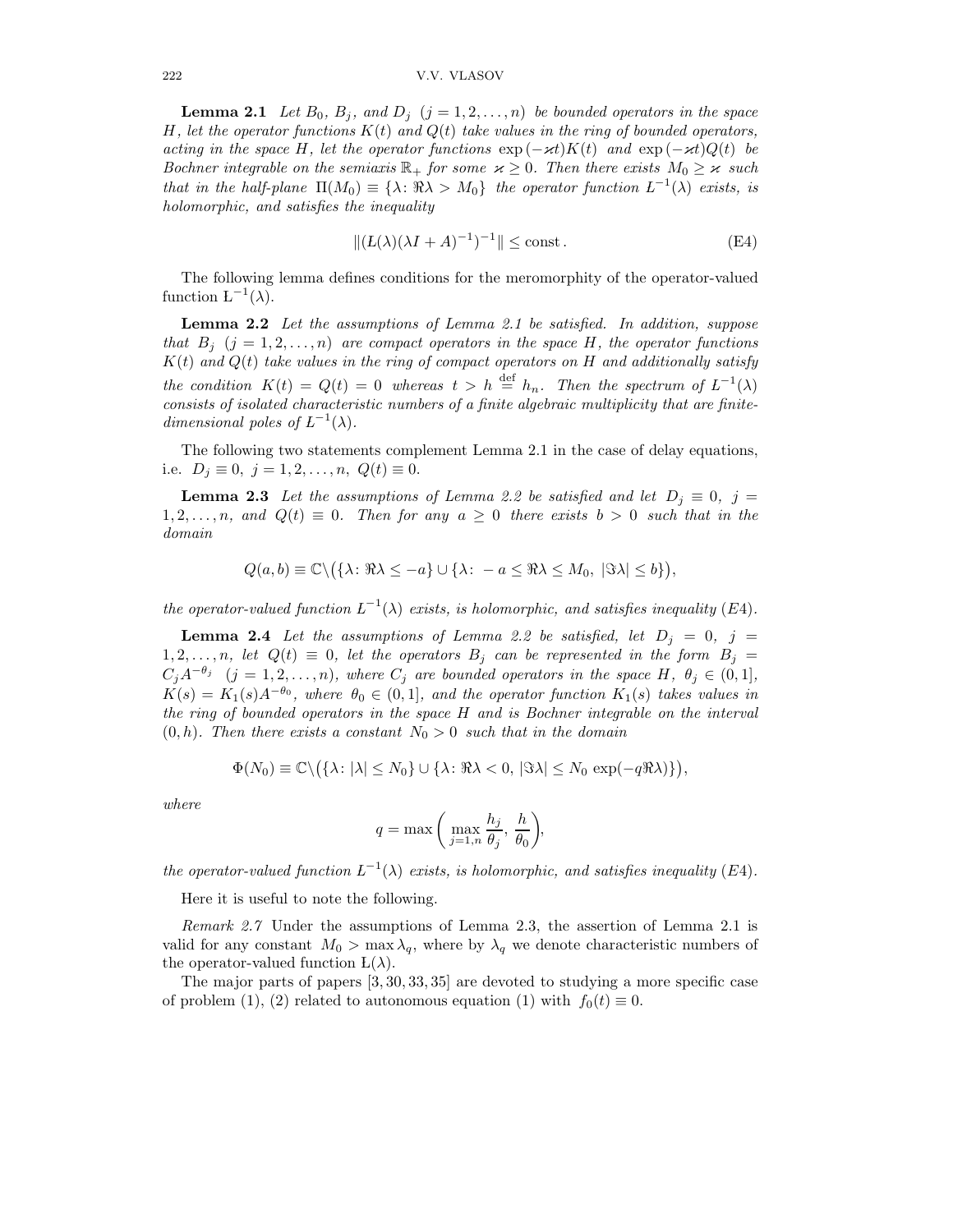We assume that  $B_0(t) \equiv B_0$ ,  $B_i(t) \equiv B_i$ , and  $D_i(t) \equiv D_i$  and the functions  $h_i(t) \equiv$  $h_j$   $(j = 1, 2, ..., n)$  are independent of t, i.e.  $B_0$ ,  $B_j$ , and  $D_j$  are bounded operators in the space H, the operator functions  $K(t)$  and  $Q(t)$  satisfy the assumptions of Lemma 2.1, and  $h_j$  are numbers such that  $0 = h_0 < h_1 < \cdots < h_n = h$ .

For convenience we formulate the resultant problem:

$$
\frac{du}{dt} + Au(t) + B_0CAu(t) + \sum_{j=1}^n (B_jAu(t - h_j) + D_ju^{(1)}(t - h_j))
$$
\n
$$
+ \int_{-\infty}^t (K(t - s)Au(s) + Q(t - s)u^{(1)}(s)) ds = 0, \quad t \in \mathbb{R}_+,
$$
\n
$$
u^{(m)}(t) = y_m(t), \quad t \in \mathbb{R}_- = (-\infty, 0), \quad m = 0, 1;
$$
\n
$$
u(+0) = \varphi_0.
$$
\n(2<sup>oo</sup>)

Following the lines of [24], we introduce the operators  $\mathbf{F}_1$  and  $\mathbf{F}_2$ , acting in the space  $L_2((-h, 0), H)$ :

$$
(\mathbf{F}_1 v)(t) = -\sum_{j=1}^n \chi(-h_j, 0)(t) B_j v(-t - h_j) - \int_{-h}^t K(-s)v(s - t) ds,
$$
  

$$
(\mathbf{F}_2 v)(t) = -\sum_{j=1}^n \chi(-h_j, 0)(t) D_j v(-t - h_j) - \int_{-h}^t Q(-s)v(s - t) ds,
$$
  

$$
t \in [-h, 0),
$$

where  $\chi(-h_j, 0)(t)$  are characteristic functions of the intervals  $(-h_j, 0)$ .

The next statement is useful when studying spectral problems.

**Assertion 2.1** Let  $B_0$ ,  $B_j$ ,  $D_j$  ( $j = 1, 2, ..., n$ ) be bounded operators in the space H, and let the operator functions  $K(t)$  and  $Q(t)$  satisfy the assumptions of Lemma 2.2. Then any strong solution  $u(t)$  of problem  $(1^{\circ\circ})$ ,  $(2^{\circ\circ})$  satisfies the inequalities

$$
d_1||u||_{W_2^1(0,h)} \leq (||\varphi||_{1/2}^2 + ||\mathbf{F}_1(Ay_0)(t) + \mathbf{F}_2(y_1)(t)||_{L_2(-h,0)}^2)^{1/2} \leq d_2||u||_{W_2^1(0,h)}
$$

with constants  $d_1$  and  $d_2$  independent of  $(\varphi_0, \mathbf{F}_1(Ay_0), \mathbf{F}_2(y_1)).$ 

By  $U_{\alpha}$  we denote the set of strong solutions of equation (1<sup>°</sup>°) such that  $\exp(\alpha t)u(t) \in$  $L_2(\mathbb{R}_+, H)$ ,  $\alpha \in \mathbb{R}$ .

On the base of the canonical system of eigenvectors and adjoint eigenvectors  $x_{q,j,0}$ ,  $x_{q,j,1},\ldots,x_{q,j,s}$   $(j = 1,2,\ldots,p_q, s = 0,1,\ldots,r_{pq})$  of the operator-valued function  $L(\lambda)$ we construct the system of elementary (exponential) solutions of equation  $(1°°)$ :

$$
y_{q,j,s}(t) = \exp\left(\lambda_q t\right) \left(\frac{t^s}{s!} x_{q,j,0} + \frac{t^{s-1}}{(s-1)!} x_{q,j,1} + \cdots + x_{q,j,s}\right).
$$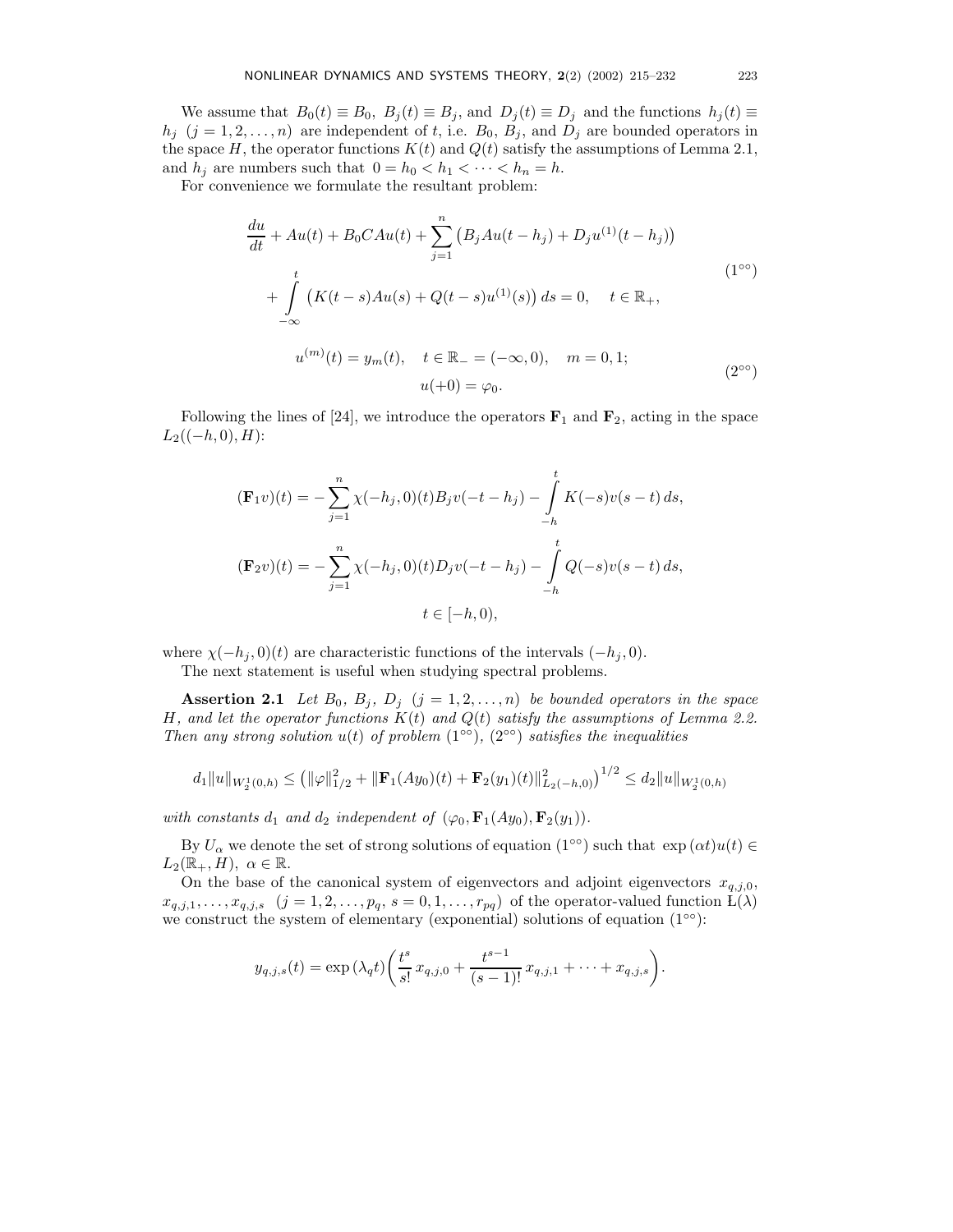### 224 V.V. VLASOV

**Lemma 2.5** Let  $D_j = 0$   $(j = 1, 2, ..., n)$ , let  $Q(t) \equiv 0$ , let  $B_j$   $(j = 1, 2, ..., n)$ be compact operators in the space  $H$ , let the operator function  $K(t)$  take values in the ring of compact operators acting in the space H, and let  $K(t) = 0, t > h$ . Then for an arbitrary  $\alpha \geq 0$  any strong solution  $u(t)$  of problem  $(1^{\infty})$ ,  $(2^{\infty})$  can be expressed in the form

$$
u(t) = \sum_{\Re\lambda_q \ge -\alpha} \sum_{j=1}^{p_q} \sum_{s=0}^{r_{pq}} c_{q,j,s} y_{q,j,s}(t) + w_\alpha(t),
$$

where the vector-valued function  $w_{\alpha}(t)$  belongs to  $U_{\alpha}$ , and the coefficients  $c_{q,j,s}$  satisfy the inequalities

$$
|c_{q,j,s}| \leq d_q \big( \|\varphi_0\|_{1/2}^2 + \|\mathbf{F}_1(Ay_0)(t)\|_{L_2(-h,0)}^2 \big)^{1/2}
$$

with the constants  $d_q$  independent of  $(\varphi_0, \mathbf{F}_1(Ay_0)(t)).$ 

**Corollary 2.1** Let the conditions of Lemma 2.5 be satisfied, and let the solution  $u(t)$ belong to  $U_{\alpha}$ . Then there exists  $\delta > 0$  such that  $u(t) \in U_{\alpha+\delta}$ .

**Lemma 2.6** Let  $B_0$ ,  $B_j$ , and  $D_j$   $(j = 1, 2, ..., n)$  be bounded operators in the space H, let  $K(t)$  and  $Q(t)$  be operator functions taking values in the ring of bounded operators on the space H and such that  $\exp(-\varkappa t)K(t)$  and  $\exp(-\varkappa t)Q(t)$  are Bochner integrable on the semiaxis  $\mathbb{R}_+$  for some  $\varkappa \geq 0$ . Then the assertion of Theorem 2.1 is valid for any constant  $\gamma_0 = M_0$ , where the constant  $M_0$  is defined in Lemma 2.1.

**Lemma 2.7** Let the assumptions of Lemma 2.5 with  $\varkappa = 0$  be valid, and let the operator function  $(L(\lambda)(\lambda I + A)^{-1})^{-1}$  be bounded and continuous in the operator norm on the imaginary axis and satisfy the inequality

$$
\sup_{\lambda \colon \Re \lambda \ge 0} \|L(\lambda)(\lambda I + A)^{-1} - I\| < 1.
$$

Then the assertion of Theorem 2.1 is valid with the constant  $\gamma_0 = 0$ ; moreover, any solution of the problem with  $\gamma = \gamma_0 = 0$  and  $f(t) \in L_2(\mathbb{R}_+, H)$  satisfies the relation

$$
\lim_{t \to +\infty} \|u(t)\|_{1/2} = 0.
$$

Remark 2.8 We point out that the proposed approach to definition and understanding the solution of the problem  $(1^{\circ})$ ,  $(2^{\circ})$  is by no means the only one possible.

To date there is an extensive literature (covering mainly the case of finite-dimensional space) where one can find various approaches to the interpretation of solutions and various methods of solution and analysis of initial-boundary-value problems for functional differential equations. Here we restrict ourselves to drawing attention to monographs and papers  $[7-12]$  devoted to this subject and papers  $[13-17]$  treating the case of equations in Banach and, in particular, in Hilbert spaces.

Our approach to the interpretation of the solutions of FDE in a Hilbert space is based on the approach presented in [8,11], and it is its development to FDE in abstract spaces.

We remark that the results that were formulated (Theorems  $2.1-2.6$ ) may be obtained in the same way as Theorem 1 [1] and Theorem 1 [3]. Certain differences arise in estimates of the integral operators in the description of the integral equation which is equivalent in the sense of solvability of the problem (1), (2).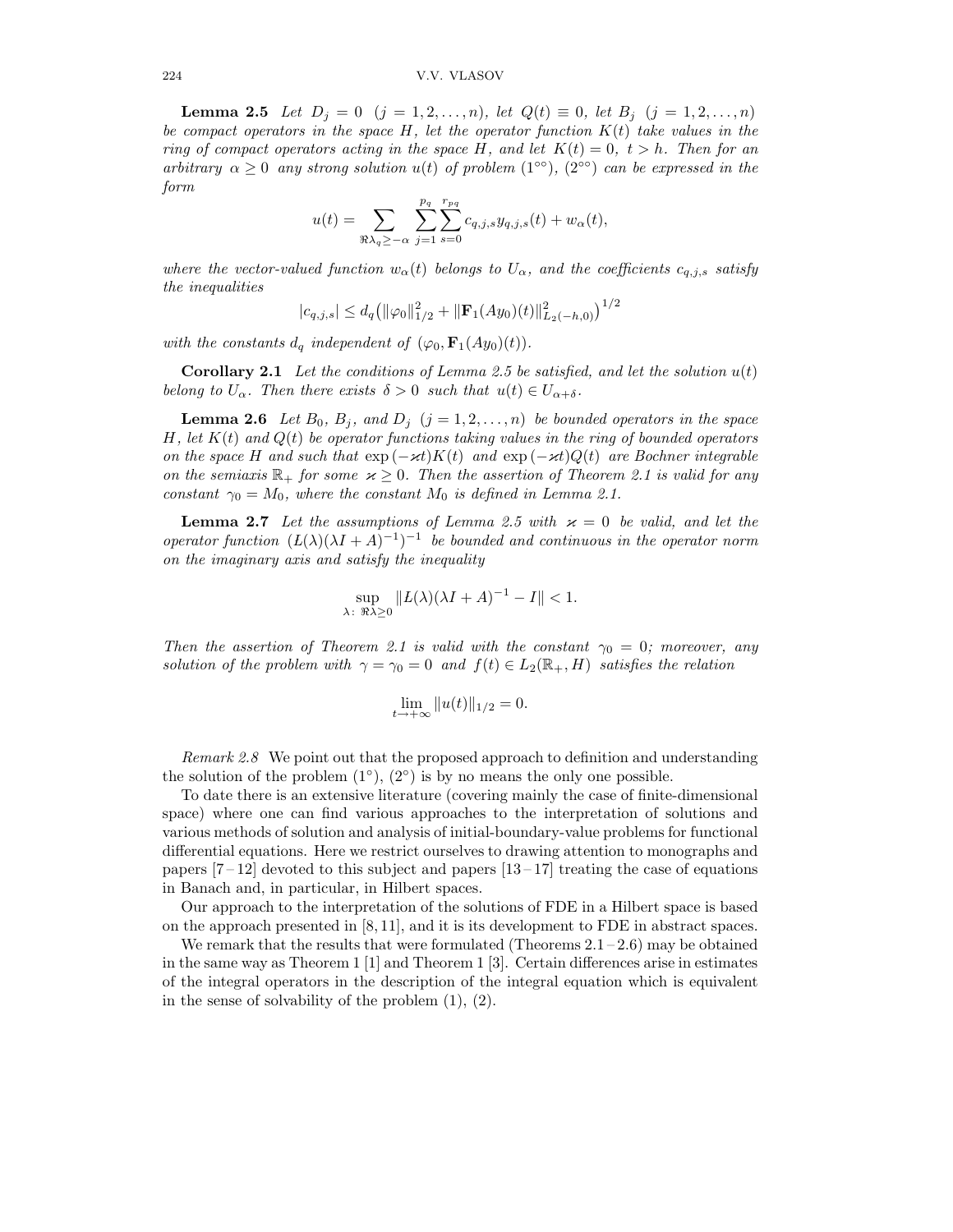We point out that, although there are many papers devoted to the study of functional differential equations in a Banach space, in particular, in Hilbert space, they consider mainly delay-type equations. We know of far fewer papers considering abstract equations of neutral type. The papers closest to the subject of present work are  $[14-15,18]$ .

In the papers that we know ([14 – 15, 18]) the restrictions on the coefficients  $B_i(t)A$  and  $D_i(t)$   $(j = 1, 2, \ldots, n)$  of the delays are more severe. For example, in most papers (see, in particular,  $[14-15]$ ) the authors assume that the coefficients of the delays  $(B_i(t)A)$  and  $D_i(t)$  are bounded operators. The authors of [13, 16–17] assume in the case of delaytype equations  $(D_i(t) \equiv 0, j = 1, 2, ..., n)$  that the coefficients  $B_i(t)$  are independent of t.

It is relevant to underline that in articles  $[42-46]$  we obtained results on Fredholm solubility and the properties of the strong solutions of FDE of n-th order of convolution type (including integro-differential equations) the symbols of which are operator-valued functions representable as operator bundle of n-th order perturbed by operator-valued functions of special type (bounded or decreasing at infinity). In  $[44-48]$  we proved also the result about multiple minimality of the system root vectors and exponential solutions.

In turn in the papers  $[30-33,35,40,46,47]$  we proved the results on asymptotic behavior of the strong solutions of FDE in a Hilbert space, and in particular, the results on the nonexistence of nontrivial solutions decreasing more rapidly than any exponent  $($ the problem of so-called small solutions or the Phraghmen–Lindelöf principle $).$ 

# 3 FDE in Finite-Dimensional Space

We are going to study the asymptotic behavior of the solutions of the following equation

$$
\sum_{j=0}^{n} \left( B_j u(t - h_j) + D_j \frac{du}{dt} (t - h_j) \right) + \int_{0}^{h} B(s) u(t - s) ds = 0, \quad t \in \mathbb{R}_+.
$$
 (14)

Here  $B_j$ ,  $D_j$   $(j = 0, 1, ..., n)$  are  $(m \times m)$  matrices with constant elements, the real numbers  $h_i$  satisfy the inequalities  $0 = h_0 < h_1 < \cdots < h_n = h$ , the elements  $B_{ij}(s)$  of the matrix  $B(s)$  belong to the space  $L_2((0, h), C)$ .

Let us introduce the matrix-valued function

$$
\mathcal{L}(\lambda) = \sum_{j=0}^{n} (B_j + \lambda D_j) \exp(-\lambda h_j) + \int_{0}^{h} \exp(-\lambda s) B(s) ds, \quad \lambda \in C,
$$
 (15)

and the complex-valued function  $l(\lambda) = \det \mathcal{L}(\lambda)$  often called by the characteristic quasipolynomial of equation (14).

Let us denote by  $\lambda_q$  the zeroes of the function  $l(\lambda)$  numbered in increasing order of its modulars (counting multiplicity).

The eigenvectors appearing in a canonical system of eigen and associated (root) vectors corresponding to  $\lambda_q$  we denote by  $x_{q,j,0}$ , and associated vector of order s by  $x_{q,j,s}$  (the index j shows where is vector  $x_{q,i,0}$  in a sequence of the vectors in specially chosen basis of subspace of solutions of the equation  $\mathcal{L}(\lambda_q)x=0$ .

We introduce the system of exponential (elementary) solutions of equation (14)

$$
y_{q,j,s}(t) = \exp\left(\lambda_q t\right) \left(\frac{t^s}{s!} x_{q,j,0} + \frac{t^{s-1}}{(s-1)!} x_{q,j,1} + \dots + x_{q,j,s}\right). \tag{16}
$$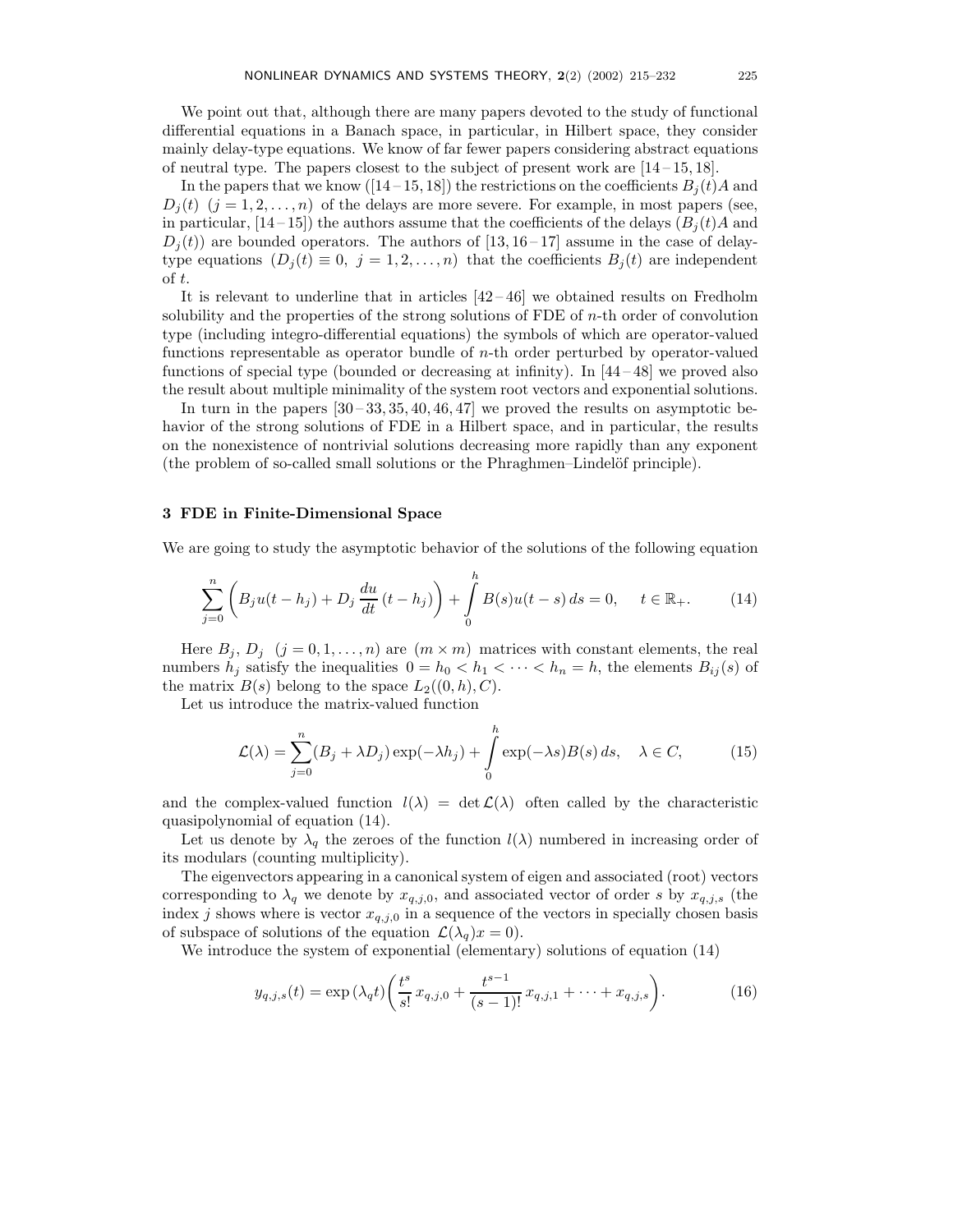Let us denote by  $W_2^1((a, b), C^m)$   $(-\infty < a < b \leq +\infty)$  the Sobolev space of functions with values in  $C<sup>m</sup>$  endowed by the norm

$$
||v||_{W_2^1(a,b)} \equiv \left(\int_a^b (||v^{(1)}(t)||_{C^m}^2 + ||v(t)||_{C^m}^2) dt\right)^{\frac{1}{2}}.
$$

Along with  $W_2^1((a, b), C^m)$  we introduce  $W_{2,\gamma}^1((a, b), C^m)$  as the space of functions with values in  $C<sup>m</sup>$  endowed by the norm

$$
||v||_{W_{2,\gamma}^1(a,b)} \equiv \left(\int_a^b e^{-2\gamma t} (||v^{(1)}(t)||_{C^m}^2 + ||v(t)||_{C^m}^2) dt\right)^{\frac{1}{2}}, \quad \gamma \in \mathbb{R}.
$$

We state for equation (14) the following initial conditions

$$
u(t) = y(t), \quad t \in [-h, 0], \quad u(+0) = y(-0),
$$
  

$$
y(t) \in W_2^1((-h, 0), C^m).
$$
 (17)

**Definition 3.1** We call a vector-valued function  $u(t)$  belonging to the space  $W_{2,\gamma}^1((-h, +\infty), C^m)$  for certain  $\gamma \in \mathbb{R}$  a strong solution of the problem (14), (17), if  $u(t)$  satisfies equation (14) almost everywhere on the semiaxis  $\mathbb{R}_+$  and condition (17).

First of all we formulate an a priori estimate for the strong solutions of the problem (14), (17).

**Lemma 3.1** Let us suppose  $\det D_0 \neq 0$ . Then there exists  $\gamma_0 \geq 0$  such, that for every  $\gamma \ge \gamma_0$  the problem (14), (17) has a unique strong solution  $u(t) \in W^1_{2,\gamma}((-h,+\infty),$  $C<sup>m</sup>$ ) for every initial function  $y(t) \in W_2^1((-h, 0), C<sup>m</sup>)$ , and this solution  $u(t)$  satisfy the inequality

$$
||u||_{W_{2,\gamma}^1((-h,+\infty),C^m)} \le d||y||_{W_2^1((-h,0),C^m)}
$$
\n(18)

with constant d independent of function  $y(t)$ .

Keeping in mind Lemma 2.1 let us introduce (in a way similar to that in [7]) the semigroup  $U_t$  of bounded operators, acting in the space  $W_2^1((-h, 0), C^m)$  according to the rule

$$
(U_t y)(s) = u(t+s), \quad -h \le s \le 0, \quad t \ge 0.
$$

Here  $u(t)$  is the solution of the problem (14), (17) corresponding to the initial function  $y(s)$ .

In the following theorem we present the description of the generator of  $C^0$ -semigroup  $U_t$ .

**Theorem 3.1** Let us suppose  $\det D_0 \neq 0$ . Then  $U_t$  is  $C^0$ -semigroup of the operators acting in the space  $W_2^1((-h, 0), C^m)$  with generator  $\mathcal D$  such that

$$
(\mathcal{D}\phi)(s) = \frac{d\phi}{ds}(s), \quad s \in (-h, 0),
$$
  
Dom  $\mathcal{D} = \left\{ \phi \in W_2^2((-h, 0), C^m), \sum_{j=0}^m (B_j \phi(-h_j) + D_j \phi^{(1)}(-h_j)) + \int_0^h B(s)\phi(-s) ds = 0 \right\}.$  (19)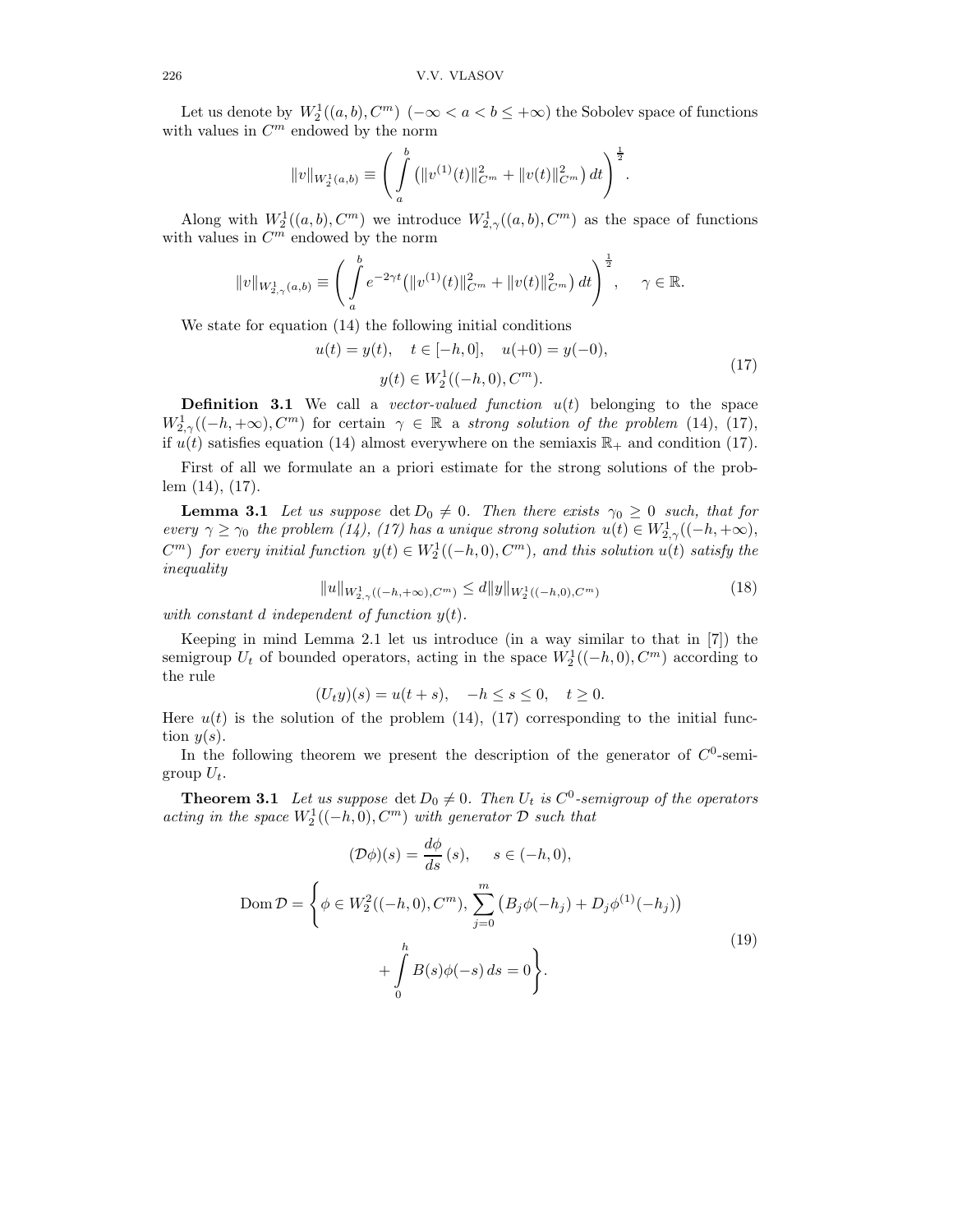**Proposition 3.1** Let us suppose det  $D_0 \neq 0$ . Then the spectrum of the operator D is the set  $\Lambda$  of the zeroes  $\lambda_q$  of the function  $l(\lambda)$  and the exponential solutions  $y_{q,j,s}(t)$ (see (16)) are its root vectors and form a minimal system in the space  $W_2^1((-h, 0), C^m)$ .

In the following theorem we present the result on completeness of the system of exponential solutions.

**Theorem 3.2** Let us suppose  $\det D_0 \neq 0$ ,  $\det D_n \neq 0$ . Then the system of elementary solutions  $\{y_{q,j,s}(t)\}\)$  is complete in the space  $W_2^1((-h,0),C^m)$ .

In the following proposition we show the localization of the spectrum of the operator  $D$ .

**Proposition 2.2** Let us suppose  $\det D_0 \neq 0$ ,  $\det D_n \neq 0$ . Then there exist constants  $\alpha$  and  $\beta$  such that the set  $\Lambda$  is lying in the strip  $\{\lambda : \alpha < \Re\lambda < \beta\}.$ 

Let us denote by  $V_{\lambda_q}$  the span of the elementary solutions  $y_{q,j,s}(t)$ , corresponding to  $\lambda_q$ , by  $\nu_q$  the multiplicity of  $\lambda_q$  and by  $\varkappa = \sup_{\lambda_q \in \Lambda} \Re \lambda_q$ ,  $N = \max_{\lambda_q \in \Lambda} \nu_q$ .

Now we present one of our main results on the behavior of the strong solutions of the problem (14), (17).

**Theorem 3.3** Let us suppose that  $\det D_0 \neq 0$ ,  $\det D_n \neq 0$  and the set  $\Lambda$  is separate:

$$
\inf_{\lambda_p \neq \lambda_q} (\text{dist}(\lambda_p, \lambda_q)) > 0.
$$

Then any strong solution  $u(t)$  of the problem  $(14)$ ,  $(17)$  satisfies the inequality

$$
||u(t+\cdot)||_{W_2^1(-h,0)} \le d(t+1)^{N-1} \exp(\varkappa t) ||y||_{W_2^1(-h,0)}, \quad t \ge 0,
$$
 (20)

with constant d independent of  $y(t)$ .

The theorem is based on the following result.

Theorem 3.4 Let us suppose the conditions of Theorem 3.3 are satisfied.

Then the system of subspaces  $V_{\lambda_q}$  ( $\lambda_q \in \Lambda$ ) forms a Riesz basis of subspaces of the space  $W_2^1((-h, 0), C^m)$ .

Let  $B_p(\lambda_q)$  be a disk with radius  $\rho$  and with a center at the point  $\lambda_q$ . We introduce the domain

$$
G_{\rho}(\Lambda) \equiv C \backslash \bigcup_{\lambda_q \in \Lambda} B_{\rho}(\lambda_q).
$$

**Assertion 3.1** Let det  $D_0 \neq 0$  and det  $D_n \neq 0$ . Then there exists a system of closed contours  $\Gamma_n = \{\lambda : \Re \lambda = \beta, c_n \leq \Im \lambda \leq c_{n+1}\} \cup \{\lambda : \Re \lambda = \alpha, c_n \leq \Im \lambda \leq c_{n+1}\} \cup l_{n+1},$  $n \in \mathbb{Z}$ , which entirely lies in the domain  $G_{\rho}$  for some sufficiently small  $\rho > 0$ . In addition, the following conditions are satisfied:

- (i) The sequence of real numbers  $\{c_n\}$  ( $n \in \mathbb{Z}$ ) lying on the semiaxes  $\mathbb{R}_+$  and  $\mathbb{R}_-$  is such that  $0 < \delta \leq c_{n+1} - c_n \leq \Delta < +\infty$ ; piecewise smooth curves  $l_n$ , joining the points  $(\Re \lambda = \beta, \Im \lambda = c_n)$  and  $(\Re \lambda = \alpha, \Im \lambda = c_n)$  do not intersect, and their lengths  $d(l_n)$  are uniformly bounded with respect to n (here  $\delta$  and  $\Delta$  are positive constants).
- (ii) The number  $N(\Gamma_n)$  of zeros  $\lambda_q$  (with regard to their multiplicities) lying inside the contour  $\Gamma_n$  is uniformly bounded with respect to n:

$$
\max_{n\in\mathbb{Z}} N(\Gamma_n) \le M < +\infty;
$$

(iii) There exists a constant c such that sup  $λ$ ∈Γ<sub>n</sub>  $|\lambda| \|\mathcal{L}^{-1}(\lambda)\| \leq c.$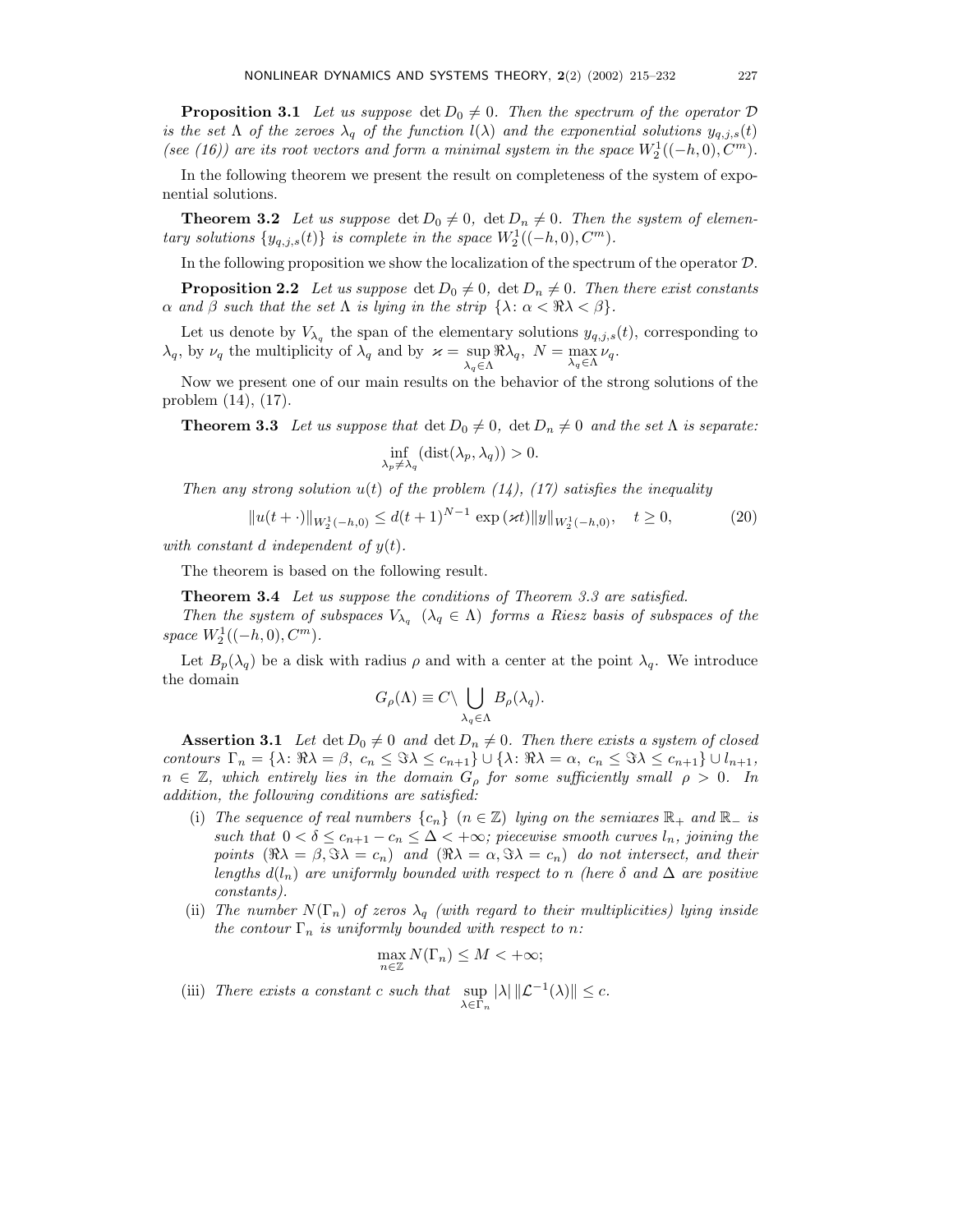We introduce the set  $\{\mathcal{P}_n\}$  of Riesz spectral projections, corresponding to the contours  $\Gamma_n$ :

$$
(\mathcal{P}_n f) = -\frac{1}{2\pi i} \int\limits_{\Gamma_n} R(\lambda, \mathbb{D}) f \, d\lambda, \quad n \in \mathbb{Z},
$$

in this case we assume that contours have the counterclockwise orientation.

The following Theorems 3.5 and 3.6 generalize the Theorems 3.3 and 3.4.

**Theorem 3.5** Let  $\det D_0 \neq 0$  and  $\det D_n \neq 0$ . Then there exists a system of contours  $\Gamma_n$   $(n \in \mathbb{Z})$ , satisfying the conditions (i)-(iii) of Assertion 3.1, such that the corresponding system of subspaces  $W_n = \mathcal{P}_n W_2^1((-h, 0), C^m)$  forms a Riesz basis of subspaces of the space  $W_2^1((-h, 0), C^m)$ .

On the basis of Theorem 3.5 can be obtained the following

**Theorem 3.6** Let  $\det D_0 \neq 0$  and  $\det D_n \neq 0$ . Then any strong solution  $u(t)$  of the problem  $(14)$ ,  $(17)$  satisfies the inequality

$$
||u(t+\cdot)||_{W_2^1((-h,0),C^m)} \le d_1(t+1)^{M-1} \exp\left(\varkappa t\right) ||y||_{W_2^1((-h,0),C^m)}, \quad t \ge 0,\tag{21}
$$

with the constant M defined in Assertion 3.1 and constant  $d_1$  independent of  $y(t)$ .

The following theorem generalizes Theorem 3.3 in the case  $B(s) \equiv 0$ .

**Theorem 3.7** Let  $D_0 \neq 0$ ,  $\inf_{\lambda_p \neq \lambda_q} (\text{dist}(\lambda_p, \lambda_q)) > 0$ ,  $B(s) \equiv 0$ . Then any strong solution  $u(t)$  of the problem  $(14)$ ,  $(17)$  satisfies the inequality  $(20)$ .

It is relevant to underline that the estimate (20) is also valid for the well-known example of Gromova and Zverkin (see [20], and the remarks in the monograph [7]). In their example  $m = 1$ ,  $n = 1$ ,  $D_0 = -D_1 = 1$ ,  $B_0 = B_1 = a = \text{const} > 0$ ,  $N = 1$ ,  $\varkappa = 0$ . Moreover, if we introduce the following norm:

$$
||u||_{W_2^1(-h,0)}^* = \left(\int\limits_{-h}^0 (|u^{(1)}(s)|^2 + a^2|u(s)|^2) ds + a(|u(0)|^2 + |u(-h)|^2)\right)^{\frac{1}{2}}
$$

which is equivalent to the traditional norm in the space  $W_2^1((-h, 0), C)$  the exponential solutions  $e^{\lambda_q t}$  will be orthogonal in scalar product  $\langle \cdot, \cdot \rangle_{W_2^1}^*$  associated with norm  $\|\cdot\|_{W_2^1(-h,0)}^*$ .

In addition to the Theorems 3.3, 3.4 and we present (formulate) results on the asymptotic behavior of the strong solutions of scalar difference-differential equation of the m-th order.

Let us denote by  $W^m_{2,\gamma}((a, b), C)$  weighted Sobolev space of complex-valued functions with norm

$$
||u||_{W^m_{2,\gamma}(a,b)} = \left[\int_a^b \exp\left(-2\gamma t\right) \left(\sum_{j=0}^m |u^{(j)}(t)|^2\right) dt\right]^{\frac{1}{2}}, \quad \gamma \in \mathbb{R}.
$$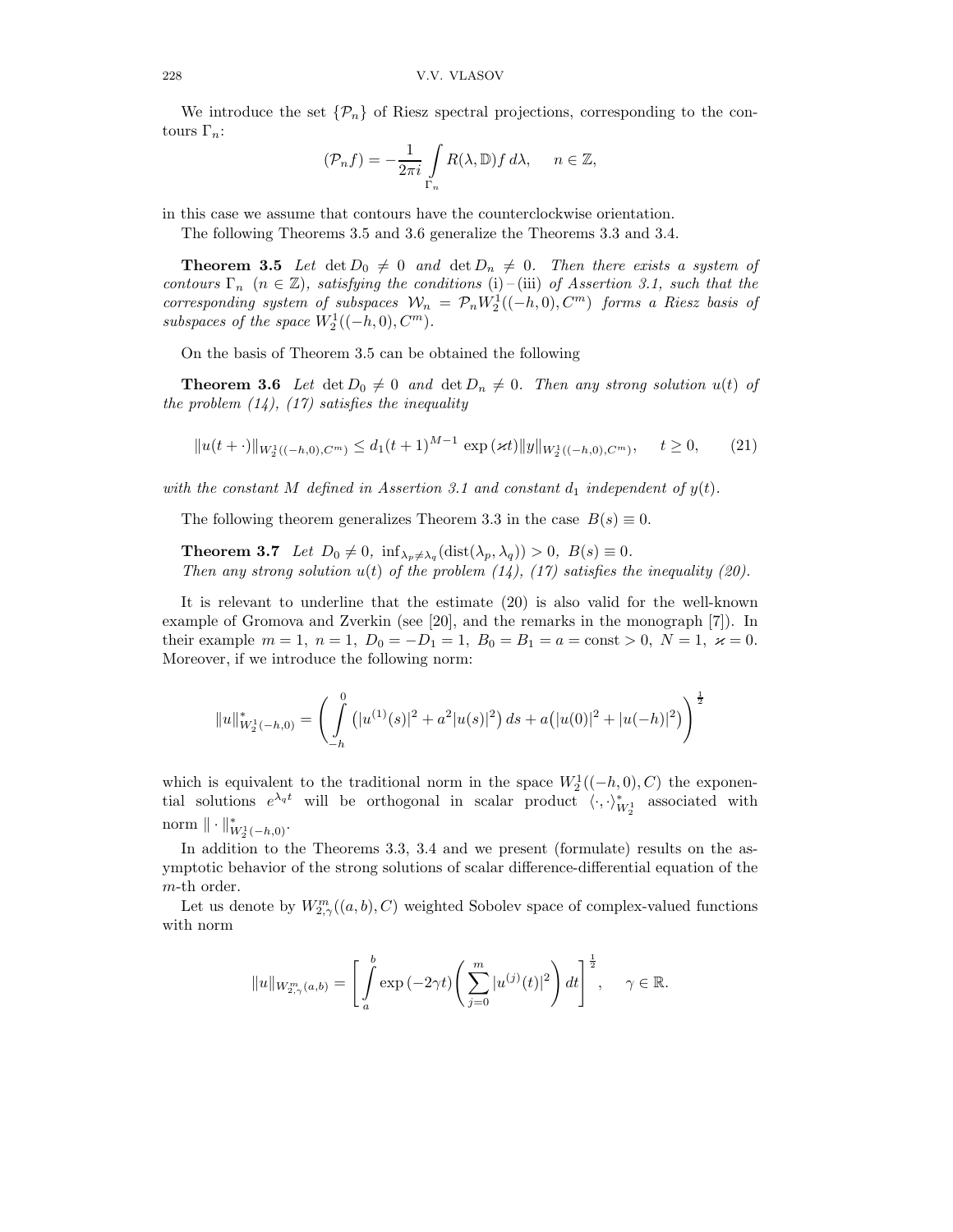We study the following initial value problem:

$$
\sum_{j=0}^{m} \sum_{k=0}^{n} a_{kj} u^{(j)}(t - h_k) + \int_{0}^{h} a(s) u(t - s) ds = 0, \quad t \in \mathbb{R}_{+};
$$
\n(22)

$$
u(t) = y(t), \quad t \in [-h, 0],
$$
  

$$
u^{(j)}(+0) = y^{(j)}(-0), \quad j = 0, 1, ..., m - 1.
$$
 (23)

Here  $a_{kj}$  are the complex coefficients, real numbers  $h_j$  satisfy the inequalities 0 =  $h_0 < h_1 < \cdots < h_n = h$ , the function  $a(s) \in L_2((0,h), C)$ , the initial data  $y(s) \in$  $W_2^m((-h, 0), C).$ 

**Definition 3.2** We call the *complex-valued function*  $u(t)$  belonging to the space  $W_{2,\gamma}^m((-h, +\infty), C)$  for some  $\gamma \geq 0$  the strong solution of the problem (22), (23), if  $u(t)$  satisfies equation (22) almost everywhere on the semiaxis  $\mathbb{R}_+$  and the initial conditions (23).

Let us denote by  $\nu_q$  the multiplicities of the zeroes  $\lambda_q$  of the function  $l(\lambda)$ 

$$
l(\lambda) = \sum_{j=0}^{m} \sum_{k=0}^{n} a_{kj} \lambda^j \exp(-\lambda h_k) + \int_{0}^{h} a(s) e^{-\lambda s} ds.
$$
 (24)

**Theorem 3.8** Let us suppose  $a_{0m} \neq 0$ ,  $a_{nm} \neq 0$ , and the set  $\Lambda$  of all zeroes  $\lambda_q$  of the function  $l(\lambda)$  is separate (that's  $\inf_{\lambda_p \neq \lambda_q} \text{dist}(\lambda_q, \lambda_p) > 0$ ).

Then the strong solution  $u(t)$  of the problem (22), (23) satisfies the inequality

$$
||u(t+\cdot)||_{W_2^m(-h,0)} \le d(t+1)^{N-1} \exp(\varkappa t) ||y||_{W_2^m(-h,0)}, \quad t \ge 0,
$$
 (25)

with constant d independent of  $y(t)$ . Here  $N = \max_{\lambda_q \in \Lambda} \nu_q$ ,  $\varkappa = \sup_{\lambda_q \in \Lambda} \Re \lambda_q$ .

This theorem is based on the following result.

Theorem 3.9 Let us suppose that the conditions of Theorem 3.7 are satisfied. Then the following system of functions

$$
v_{q,m} = \frac{t^r \exp(\lambda_q t)}{(|\lambda_q|^m + 1)}, \quad \lambda_q \in \Lambda, \quad r = 0, 1, \dots, \nu_q - 1; \tag{26}
$$

form a Riesz basis in the space  $W_2^m(-h,0)$ .

*Remark 3.1* The inequality  $a_{nm} \neq 0$  is essential for Riesz basisness. Indeed it is not difficult to verify that for the following difference-differential equation

$$
\frac{du}{dt} + au(t) + bu(t-h) = 0
$$

the system of normed exponential solutions  $y_q(t) = a_q e^{\lambda_q t}$  ( $||y_q(t)||_{W_2^1(-h,0)} = 1$ ) is not uniformly minimal. This fact may be easily obtained by calculating the scalar product  $\langle y_{q+1}(t), \overline{y}_{q}(t) \rangle_{W_2^1(-h,0)}.$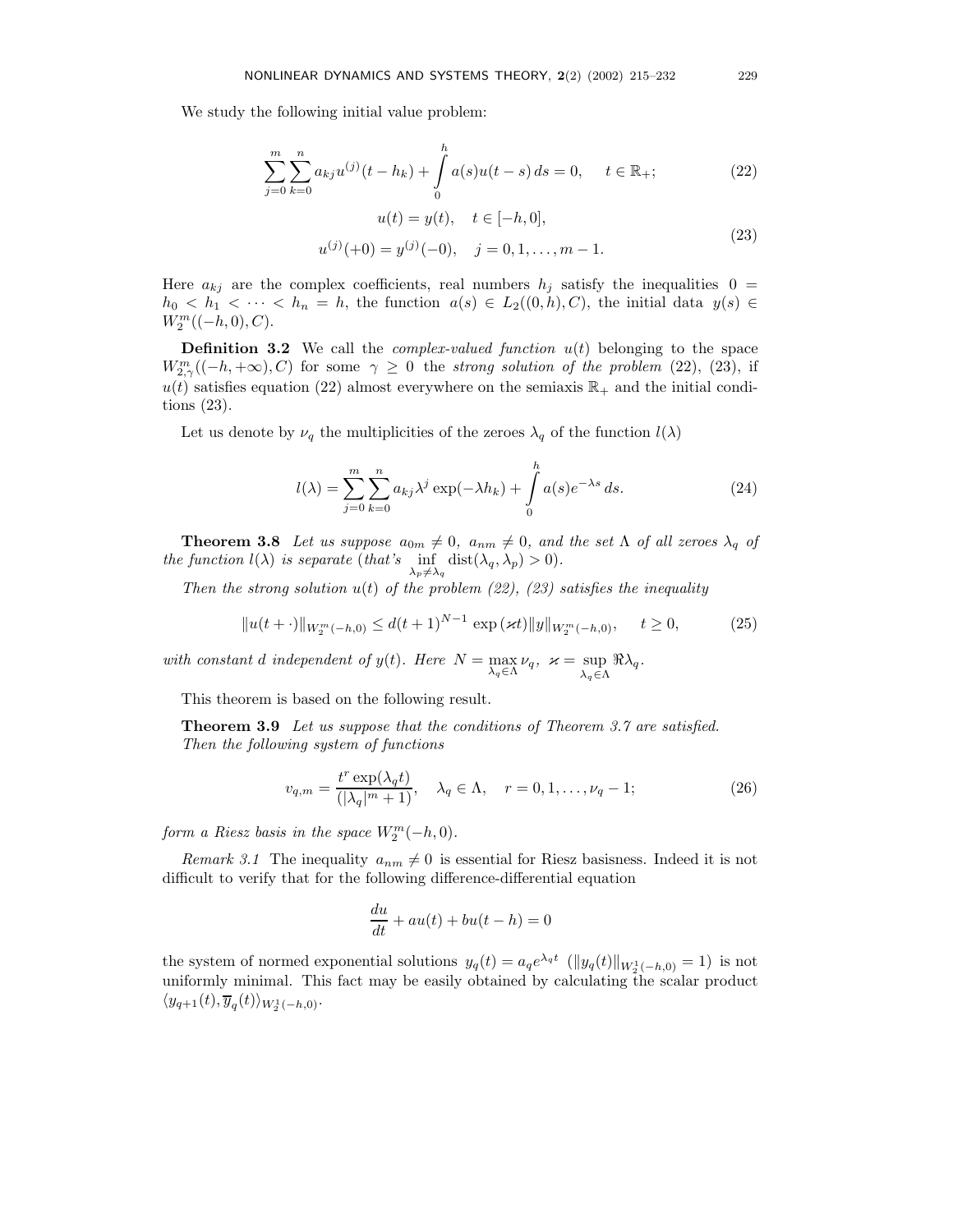Using the well-known asymptotics of the zeroes  $\lambda_q$  of the quasipolynomial

$$
l(\lambda) = \lambda + a + be^{-\lambda h}
$$

one can verify that

$$
\langle y_{q+1}(t), \overline{y}_q(t) \rangle_{W_2^1(-h,0)} \to 1 \quad (q \to +\infty). \tag{27}
$$

The statement (27) is a contradiction of uniform minimality of the system  $\{y_q(t)\}_{\lambda_q \in \Lambda}$ .

Remark 3.2 It is relevant to underline that critical and supercritical cases are realized for quasipolynomials (24), when

$$
|a_{0m}| = |a_{nm}|
$$

(see [19,20] for more details).

Remark 3.3 It is known that in the case  $k(s) \equiv 0$  constant N satisfies the following inequality

$$
N \le m(n+1) - 1.
$$

It is relevant to underline that one of the first results about geometrical properties of elementary solutions of an equation similar to [22] was obtained by Levinson and McCalla in 1974 in [23]. In [23] a result on the completeness and minimality of the system of exponential solutions for the equation of the retarded type  $(a_{ni} = 0, i = 1, 2, \ldots, n)$  was obtained.

The generalization of this result for retarded equations  $D_j \equiv 0, j = 1, \ldots, n$  in the space  $\mathbb{R}^n$  was obtained by Delfour and Manitius in [24]. In turn, the strongest results on the completeness of the exponential autonomous FDE were obtained by Lunel  $[25-27]$ . It is important to underline that in  $[25-27]$  Lunel also considered the problem of socalled "small solutions" which is deeply connected with the problem of the completeness of the exponential solutions.

The problem of small solutions was also researched by Hale [7], Henry [28] and Kappel [29] in finite-dimensional space  $H = \mathbb{R}^m(C^m)$ .

Certain results about minimality of the elementary solutions and the problem of small solutions (Phraghmen–Lindelöf Principle) for FDE in a Hilbert space was obtained by author in  $[30-33, 40]$ .

In cited papers [30–33,35] one can also find results on the spectral properties of the operator-valued functions (operator pencils) that are the symbols (characteristic quasipolynomials) of the autonomous FDE with operator coefficients in a Hilbert space (see also references in  $[30-33]$ ).

Recently results on Riesz basisness in the space  $L_2((-h, 0), C^m)$  of the exponential solutions for FDE of neutral type with a different understanding of solvability and definition of solutions have been obtained by Lunel and Yakubovich in [34].

For a more complete description of our results on Riesz basisness and estimates of the strong solutions presented in this article see  $[2-4, 35-37, 39]$ .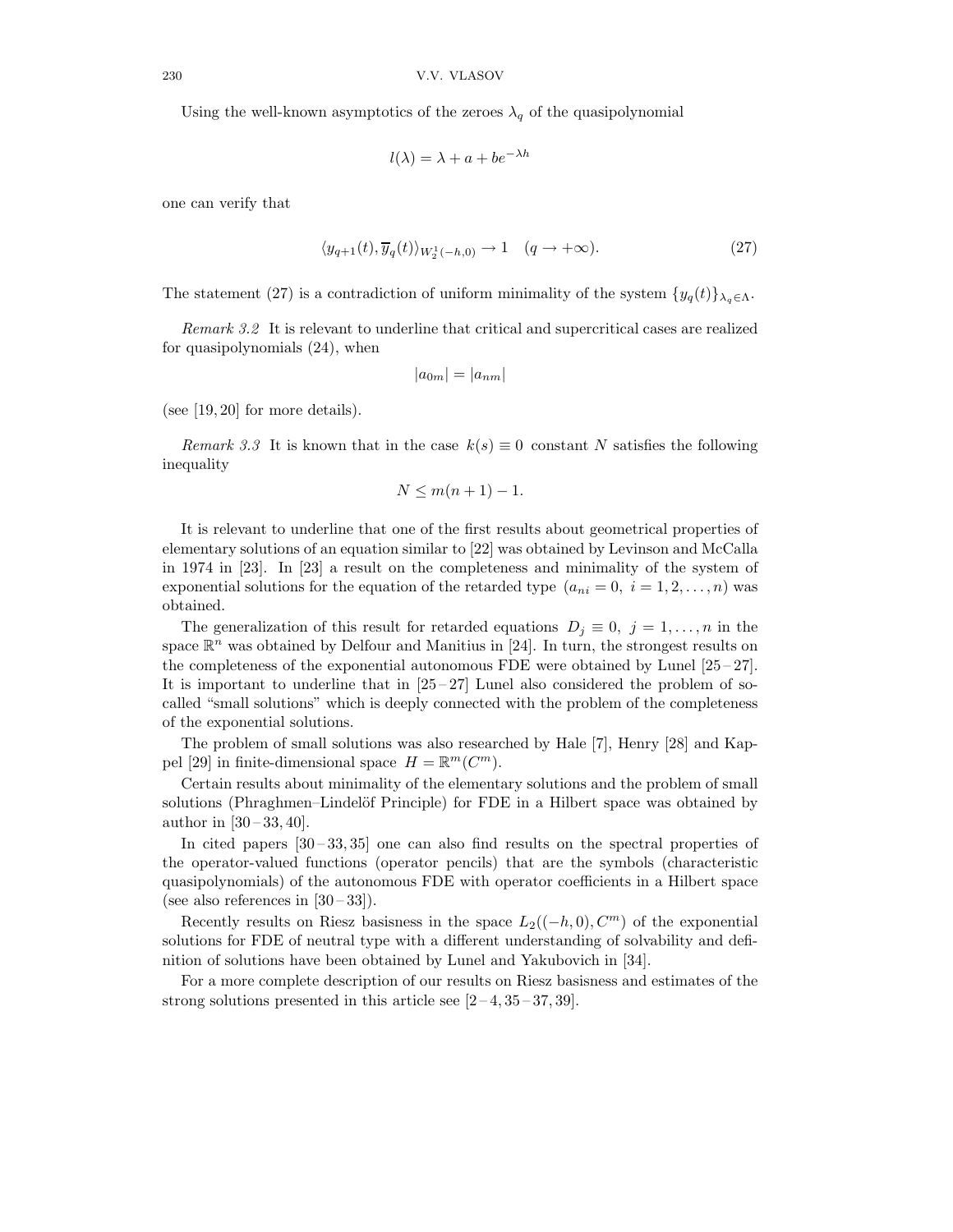# References

- [1] Vlasov, V.V. Solubility and properties of solutions of function-differential equations in Hilbert space. Matematicheskii Sbornik 186(8) (1995) 67–92. [Russian].
- [2] Vlasov, V.V. Correct solubility of certain class of functional-differential equations in Hilbert space. Ross. Acad. Nauk. Dokl. 345(6) (1995) 733–736. [Russian].
- [3] Vlasov, V.V. Correct solubility of a class of differential equations with deviating argument in Hilbert space. Izvestiya Vyzov. Matematika 1 (1996) 22–35. [Russian].
- [4] Vlasov, V.V. Certain properties of the system of elementary solutions of difference-differential equations. Uspekhi Mat. Nauk  $51(1)$  (1996) 143-144. [Russian]
- [5] Lions, J.L. and Magenes, E. Problemes aux Limites Non Homogenes et Applications. Dunod, Paris, 1968.
- [6] Kato, T. Perturbation Theory for Linear Operators. Springer-Verlag, Berlin, 1966.
- [7] Hale, J. Theory of Functional Differential Equations. Springer-Verlag, New York, 1984.
- [8] Azbelev, N., Maksimov, V. and Rakhmatulina, L. Introduction to the Theory of Functional Differential Equations. Nauka, Moscow, 1991. [Russian].
- [9] Myshkis, A.D. Linear Differential Equations with Retarded Argument. Nauka, Moscow, 1972. [Russian].
- [10] Kolmanovskii, V.B. and Nosov, V.R. Stability and Periodic Regimes of Regulated Systems with After-Effect. Nauka, Moscow, 1981. [Russian].
- [11] Azbelev, N.V. and Rakhmatullina, L.F. Theory of linear abstract functional differential equations and applications. Memoirs on Differential Equations and Mathematical Physics 8 (1996) 1–102.
- [12] Diekman, O., Gils, S.A. van, Verduyn Lunel, S.M. and Walther, H.O. Delay Equations: Functional, Complex and Nonlinear Analysis. Springer-Verlag, New York, 1995.
- [13] Nakagiri, S. Structural properties of functional differential equations in Banach space. Osaka J. Math. 25 (1988) 353–398.
- [14] Datko, R. Representation of solutions and stability of linear differential-difference equations in a Banach space. J. Diff. Eqns.  $29(1)$  (1978) 105-166.
- [15] Wu, J. Semigroup and integral form on class of partial differential equations with infinite delay. Diff. and Integral Eqns.  $4$  (1991) 1325–1351.
- [16] Kappel, F. and Kunisch, K. Invariance results for delay and Volterra equations in fractional order Sobolev spaces. Trans. of Amer. Math. Soc.  $304(1)$  (1987) 1–57.
- [17] Kunisch, K. and Shappacher, W. Necessary conditions for partial differential equations with delay to generate  $C_0$ -semigroup. J. Diff. Eqns. 50 (1983) 49–79.
- [18] Staffans, O.J. Some well-posed functional equations which generate semigroups. J. Diff. Eqns.  $58(2)$  (1985) 157-191.
- [19] El'sgol'ts, E.L. and Norkin, S.B. Introduction to the Theory and Application of Differential Equations with Deviating Argument. Nauka, Moscow, 1971. [Russian].
- [20] Gromova, P.S. and Zverkin, A.M. Trigonometric series whose sum is a continuous unbounded function on the real axis and is a solution of a equation with deviating argument. Diff. Eqns. 4 (1968) 1774–1784. [Russian].
- [21] Brumley, W.E. On the asymptotic behavior of solutions of differential-difference equations of neutral type. J. Diff. Eqns. 7 (1970) 175–188.
- [22] Hahn, W. Über Differential-Differenzegleichungen mit anomalen Zosungun. Math. Ann. 133 (1957) 251–255.
- [23] Levinson, N. and McCalla, C. Completeness and independence of the exponential solutions of some functional differential equations. Studies in Appl. Math.  $53$  (1974) 1–15.
- [24] Delfour, M.C. and Manitius, A. The structural operator  $F$  and its role in the theory of retarded systems. Part I; Part II. J. Math. Anal. Appl. 73 466–490; 74 (1980) 359–381.
- [25] Verduyn Lunel, S.M. Series expansions and small solutions for Volterra equations of convolutions type. J. Diff. Eqns. 85 (1990) 17–53.